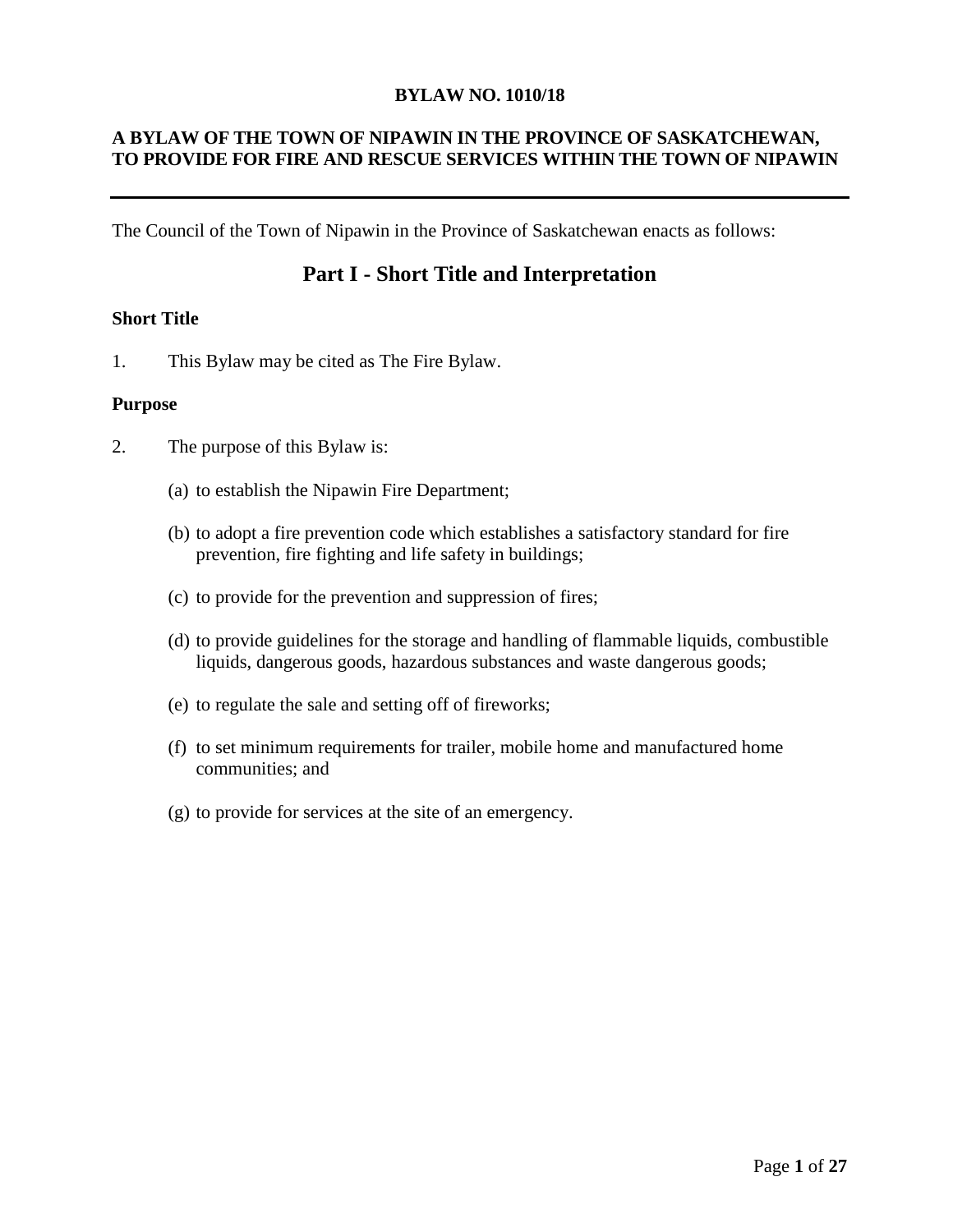# **Definitions**

- 3. In this Bylaw,
	- (a) "Town" means The Town of Nipawin;
	- (b) "Closure" means a closure within the meaning of *The National Fire Code*;
	- (c) "Combustible liquid" means a combustible liquid within the meaning of *The National Fire Code*;
	- (d) "Community association" means a Non-profit Corporation providing recreational programs and services for designated Town neighbourhoods;
	- (e) "Cord" means a measure of cut wood usually 3.6 cubic metres or 128 cubic feet;
	- (f) "Dangerous goods" means dangerous goods within the meaning of *The National Fire Code*;
	- (g) "Department" means the Fire Department of the Town of Nipawin;
	- (h) "Discharge" includes to ignite, fire, or set off and the words "discharging" and "discharged" have a similar meaning;
	- (i) "Dwelling unit" means a dwelling unit within the meaning of *The National Fire Code*;
	- (j) "Fire separation" means a fire separation within the meaning of *The National Fire Code*;
	- (k) "Fireworks" means fireworks as defined in the *Explosives Regulations*, C.R.C., c.599;
		- (1) "fireworks display permit" means a permit issued pursuant to Subsection  $46(2);$
		- (2) "fireworks sale permit" means a permit issued pursuant to Subsection  $42(1);$
		- (3) "sky lantern" also known as *Flying Lantern, Kongming Lantern or Chinese Lantern,* means a small hot air balloon made of paper, with an opening at the bottom where a small fire is suspended.
	- (l) "Fireworks supervisor" means a person licensed or approved by the Chief Inspector of Explosives, Department of Energy, Mines and Resources to handle and use subdivision 2 of Division 2 fireworks as defined in the *Explosives Regulations*, C.R.C., c.599;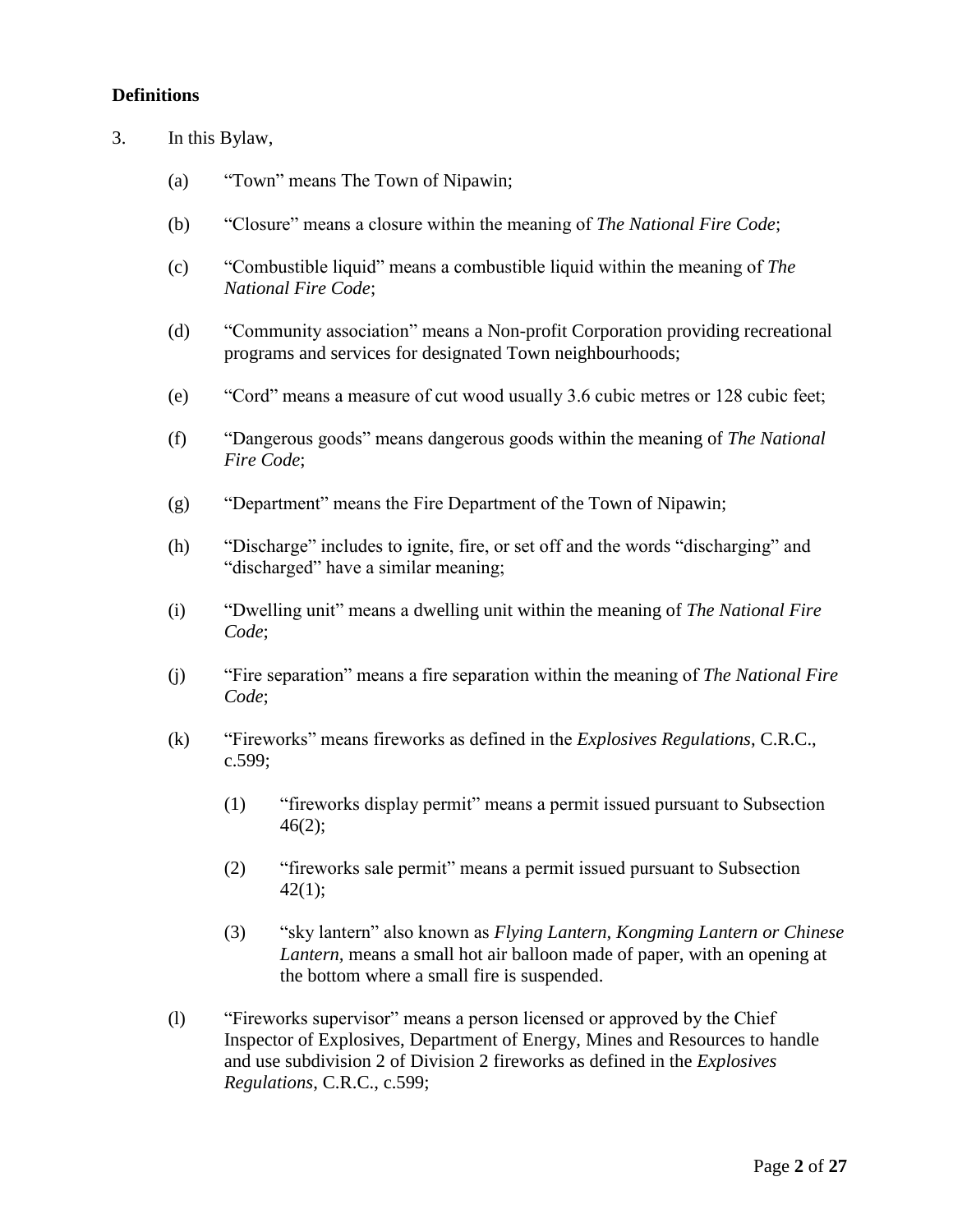- (m) "Flammable liquid" means a flammable liquid within the meaning of *The National Fire Code*;
- (n) "Hazardous substance" means a hazardous substance within the meaning of *The Hazardous Substances and Waste Dangerous Goods Regulations*, c. E-10.2, Reg. 3;
- (o) "High hazard fireworks" means Subdivision 2 of Division 2 fireworks as defined in the *Explosives Regulations*, C.R.C., c.599;
- (p) "Indemnification Technology" means Fire Department incident reporting, data collection and property insurance policy wording interpretation to maximize billing opportunities on behalf of fire departments by invoicing insurance companies for costs of fire department attendance with respect to insured perils;
- (q) "Low hazard fireworks" means Subdivision 1 of Division 2 fireworks as defined in the *Explosives Regulations*, C.R.C., c. 599, but does not include sparklers, Christmas crackers, caps for toy guns containing not in excess of twenty-five onehundredths of a grain of explosive per cap;
- (r) "Municipal inspector" means a municipal inspector within the meaning of *The Fire Safety Act* and a designated officer within the meaning of *The Municipalities Act*;
- (s) "*National Fire Code*" means the Code declared to be in force pursuant to Subsection 3(1) of *The Saskatchewan Fire Code Regulations*;
- (t) "NFPA" means the National Fire Protection Association;
- (u) "Private fireworks display" means the discharge of low hazard fireworks for private recreation and entertainment;
- (v) "Public fireworks display" means the discharge of high or low hazard fireworks for public recreation and entertainment; and
- (w) "Sell" includes distribute, offer for sale, cause or permit to be sold and to possess for the purpose of sale, and the words "selling" and "sold" have a similar meaning.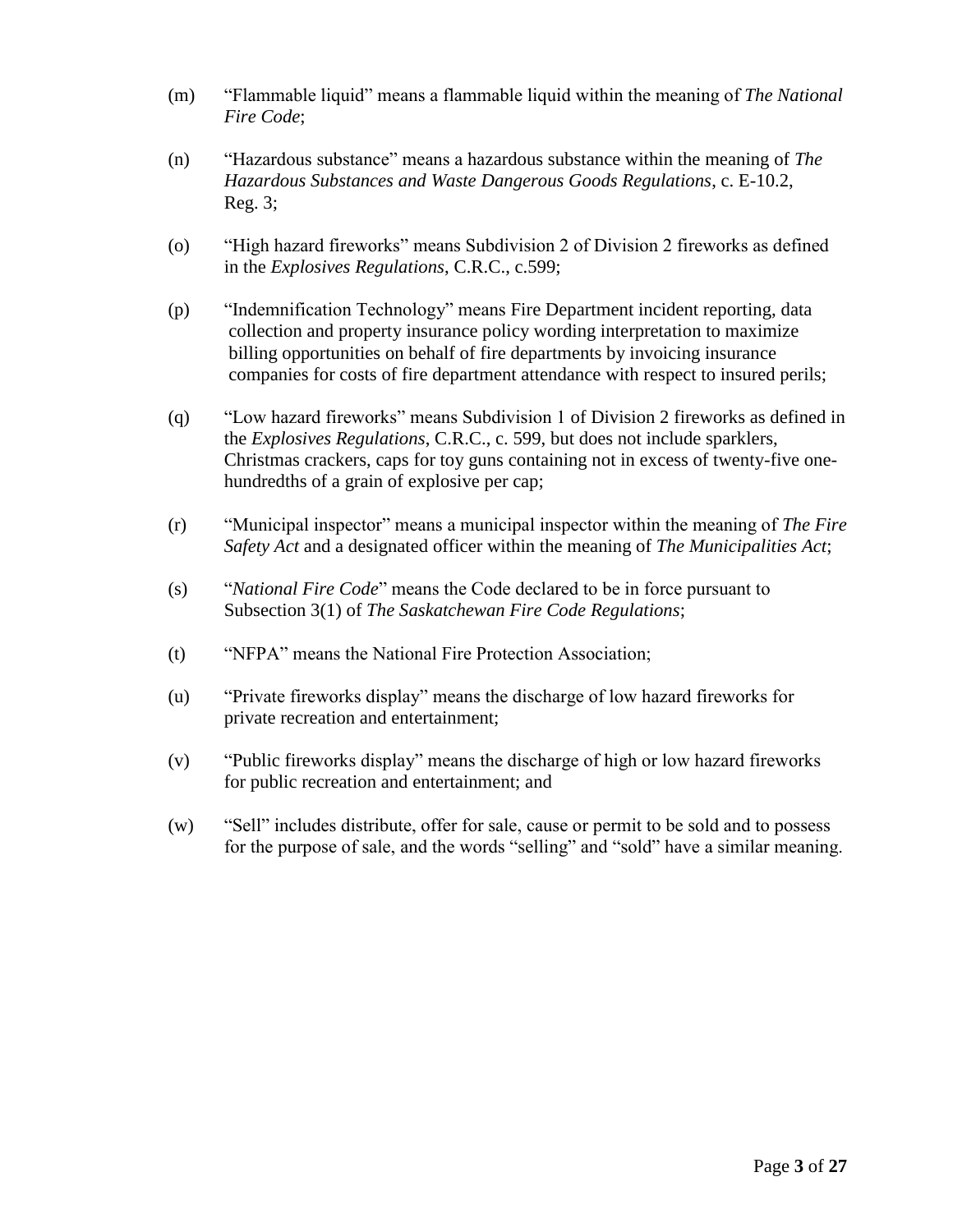# **Part II - Fire Department**

# **Establishment of Department**

- 4. (1) The Fire Department is established.
	- (2) The Department is responsible for:
		- (a) fire protection, including:
			- (i) fire suppression,
			- (ii) fire prevention and inspections,
			- (iii) fire investigations,
			- (iv) educational programs, and
			- (v) emergency mass notification:
		- (b) rescue service, including:
			- (i) surface water / ice rescue,
			- (ii) basic rope rescue,
			- (iii) vehicle extrication,
			- (iv) structural collapse support operations,
			- (v) confined space entry,
			- (vi) trench rescue support operations,
			- (vii) rapid intervention rescue; and
		- (c) dangerous goods support operations,
		- (d) pre-hospital emergency medical support service: Advanced First Aid Level.

# **Duties of Fire Chief**

5. (1) The Fire Chief is the Manager of the Fire Department.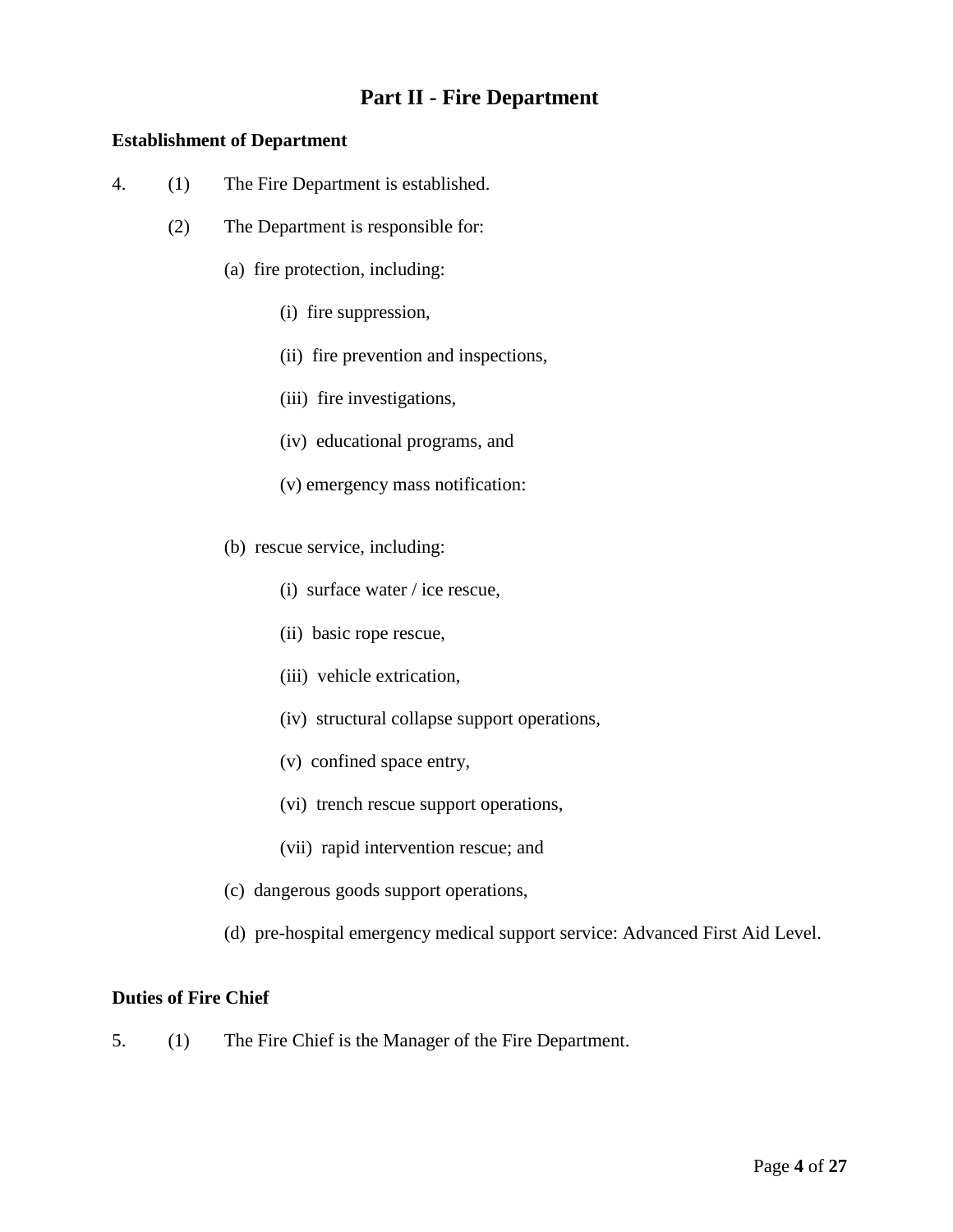- (2) The Fire Chief shall administer and enforce this Bylaw within the Town and shall perform any other duties and may exercise any other powers that may be delegated by the Chief Administrative Officer.
	- (a) The Fire Chief shall have the authority to further delegate any matter delegated under this Bylaw.
- (3) The Fire Chief shall have the authority to prohibit any or all open fires when atmospheric conditions or local circumstances, in his/her opinion, make such fires hazardous. The Fire Chief shall advise the Chief Administrative Officer prior to issuing a fire ban within the corporate boundaries of the Town of Nipawin. The Chief Administrative Officer shall then inform Council.
- (4) The Fire Chief is responsible for the maintenance of discipline within the Department and may recommend Policies and Procedures necessary to carry out the daily administration and operations of the Department.

# **Fees for Service**

- 6. (1) The Department is authorized to charge the applicable fees for the various services, tests and emergency responses listed in Schedule "A".
	- (2) The fees shall be reviewed and set by Town Council on the advice of the Fire Chief, as required.

### **Agreement for Emergency Service**

7. The Town may enter into an agreement with any other municipality, municipal government, First Nations band, person or other properly constituted authority, organization or agency for the furnishing or receiving of fire fighting or fire prevention services or emergency services on any terms that may be agreed upon, including the setting and payment of charges.

### **Request for Emergency Service**

- 8. (1) The Town may provide and charge for any fire fighting, fire prevention or emergency service outside the Town where no agreement exists, if a request is made by any other municipality, municipal government, First Nations band, person or other properly constituted authority, organization or agency.
	- (2) The charge for any fire fighting, fire prevention or emergency service provided by the Department shall be determined according to the fees and rates listed in Schedule "A"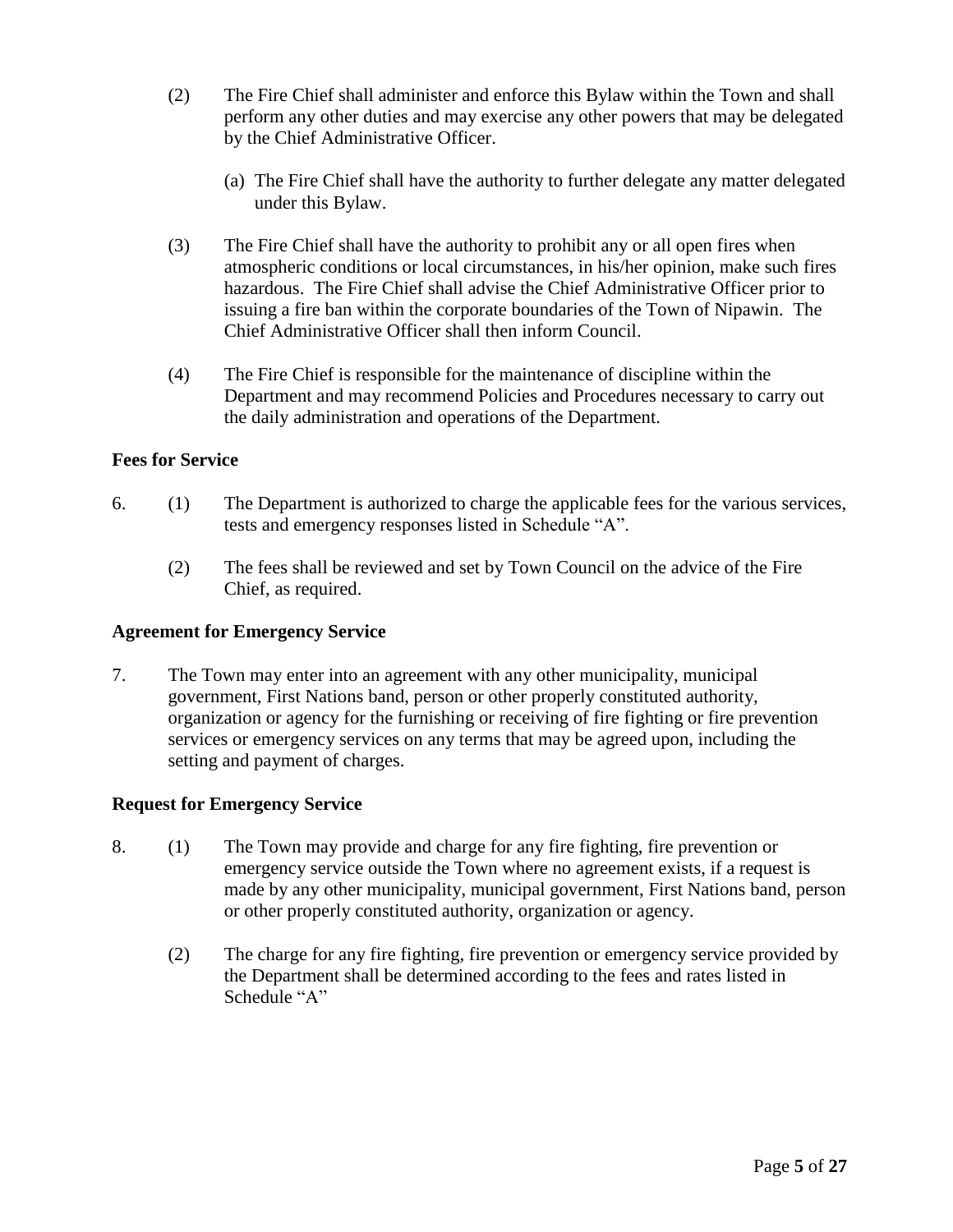# **Part III - National Fire Code**

## **Adoption of National Fire Code**

- 9. (1) Except as modified by this Bylaw, it is declared that *The National Fire Code* is in force in The Town of Nipawin.
	- (2) The following NFPA standards are in force in The Town of Nipawin:
		- (a) NFPA 24 Installation of Private Service Mains and Appurtenances
		- (b) NFPA 25 Water Based Fire Protection Systems
		- (c) NFPA 501A Fire Safety Criteria for Manufactured Home Installations, Sites and Communities.

# **Part IV – Inspections, Compliance with Orders and Enforcement Procedures**

#### **Inspections**

- 10. (1) Inspection of property by the Town to determine compliance with this Bylaw is hereby authorized.
	- (2) Inspections under this Bylaw shall be carried out in accordance with Section 362 of *The Municipalities Act*.
	- (3) No person shall obstruct a municipal inspector who is authorized to conduct an inspection under this Section, or a person who is assisting a municipal inspector.
	- (4) Before entering on any land or into any building, structure or premises, the Fire Chief or a municipal inspector shall notify the owner or occupant of the purpose of the entry.

#### **Order to Remedy Contravention**

- 11. (1) If a municipal inspector finds that a person is contravening this Bylaw, the municipal inspector may, by written order, require the owner or occupant of the property to which the contravention relates to remedy the contravention.
	- (2) Orders given under this Bylaw shall comply with Section 364 of *The Municipalities Act.*
	- (3) Orders given under this Bylaw shall be served in accordance with Section 390 of *The Municipalities Act.*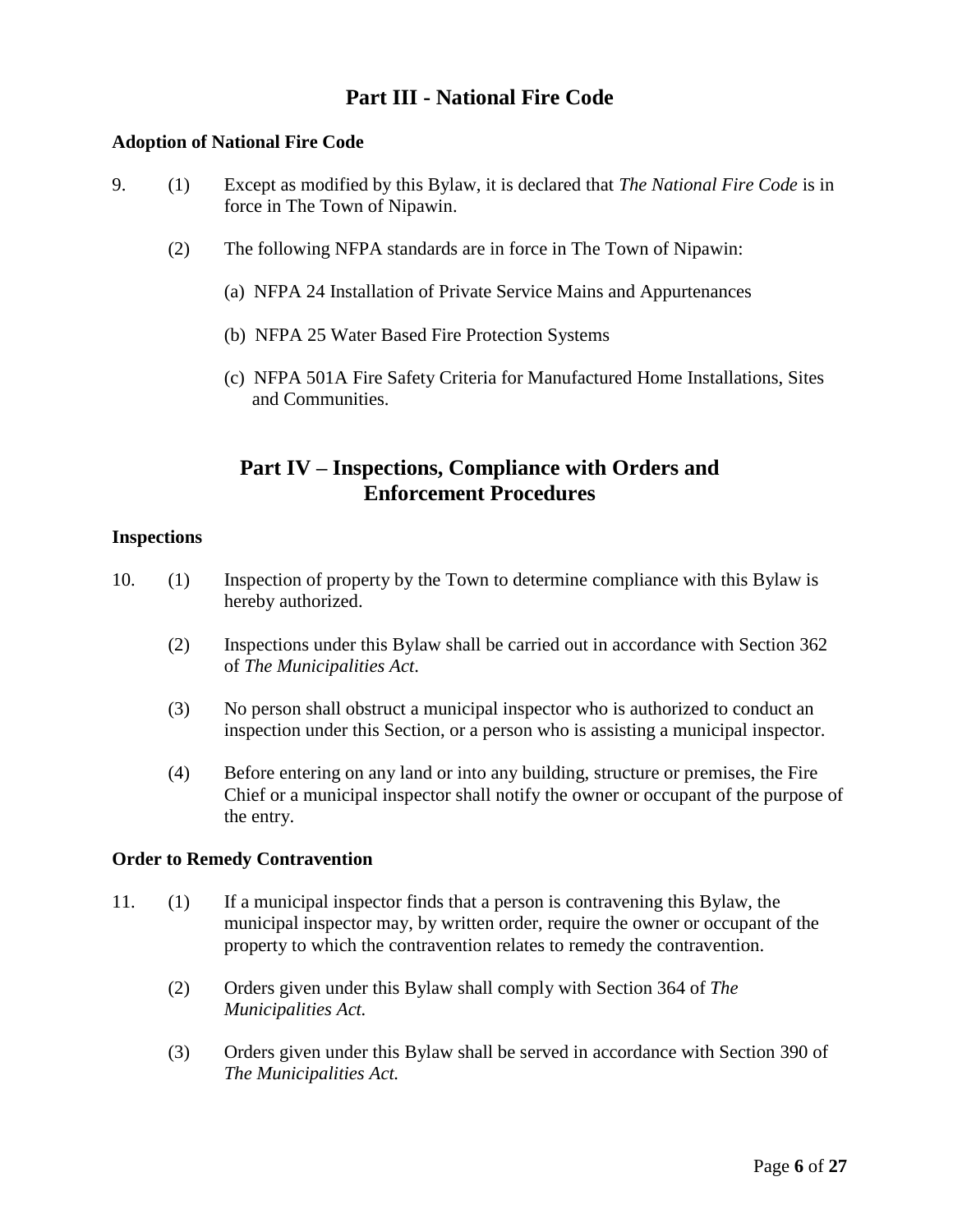# **Registration of Order**

12. If an order is issued pursuant to Section 11, the Town may, in accordance with Section 364 of *The Municipalities Act,* give notice of the existence of the order by registering an interest against the title to the land that is the subject of the order.

### **Appeal of Order to Remedy Contravention**

- 13. (1) A person may appeal an order made pursuant to Section 11 in accordance with Section 365 of *The Municipalities Act.* 
	- (2) Any person who considers himself aggrieved by any Order made by the municipal inspector under the provisions of this Bylaw may appeal such Order in writing to the Chief Administrative Officer of the Town of Nipawin within fifteen (15) days of being served the Order.

#### **Town Remedying Contraventions**

14. The Town may, in accordance with Section 366 of *The Municipalities Act*, take whatever actions or measures are necessary to remedy a contravention of this Bylaw.

#### **Civil Action to Recover Costs**

15. The Town may, in accordance with Section 368 of *The Municipalities Act*, collect any unpaid expenses and costs incurred in remedying a contravention of this Bylaw by civil action for debt in a court of competent jurisdiction.

#### **Adding Amounts to Tax Roll**

16. The Town may, in accordance with Section 369 of *The Municipalities Act*, add any unpaid expenses and costs incurred by the Town in remedying a contravention of this Bylaw to the taxes on the property on which the work was done.

#### **Emergencies**

17. In the event that it becomes an emergency to remedy a contravention of this Bylaw, the Town may take whatever actions or measures are necessary to eliminate the emergency in accordance with the provisions of Section 367 of *The Municipalities Act.* 

#### **Immediate Hazards**

18. (1) Notwithstanding any other provision of this Bylaw, where in the course of an investigation or inspection under this Bylaw, the municipal inspector is of the opinion that a condition exists creating a serious danger to life or property, the Fire Chief may: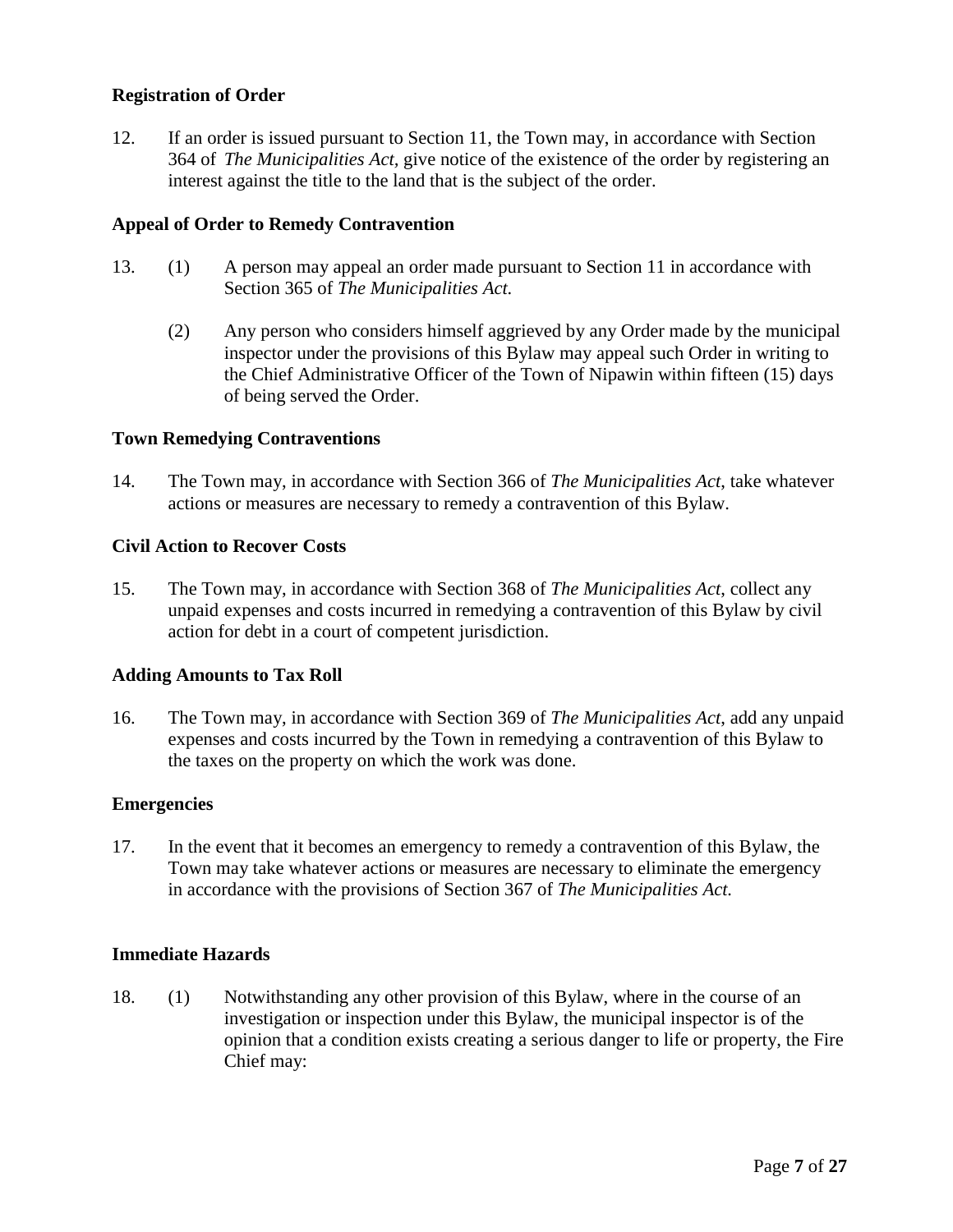- (a) use any measures that the municipal inspector considers appropriate to remove or lessen the condition;
- (b) evacuate and close the building, structure, premise or yard where the condition exists or any area surrounding such location for any period that the Fire Chief considers appropriate;
- (c) order the owner, operator or occupant to immediately do anything necessary to remove or lessen the condition. For greater certainty, the Fire Chief may order the owner, operator or occupant to demolish a building or structure, to remove any debris and waste material and to fill in any open basement or excavation remaining on the site of the building or structure after its demolition.
- (2) If closed under Clause (1)(b), the Fire Chief shall, if possible, placard the building, structure, premise, yard or area as a serious danger to life or property.
- (3) No person shall enter, attempt to enter or tamper with a building, structure, premise, yard or area that has been closed under Clause (1)(b) without the prior approval of the Fire Chief.
- (4) No person shall take down, cover up, mutilate, deface or alter a placard posted under Subsection (2).
- (5) The costs and expenses incurred under this Section are a debt due to the Town and may be recovered from the owner of the building, structure, premise, yard or area in or on which the work was carried out.
- (6) If the costs and expenses mentioned in Subsection (5) are not paid at the end of the year in which the work was carried out, the Town may add the amount of the costs and expenses to the owner's property taxes.

# **Part V - Prevention and Suppression of Fires**

### **Smoke Alarms**

- 19. (1) Smoke alarms shall be installed in each dwelling unit and in each sleeping room not within a dwelling unit in conformance with Article 2.1.3.3 of *The National Fire Code*.
	- (2) Smoke alarms shall be installed in accordance with the manufacturer's instructions.
	- (3) Smoke alarms shall be maintained in an operable condition at all times. Without limiting the generality of the foregoing, smoke alarms shall be maintained in accordance with the following requirements:
		- (a) smoke alarms shall be securely fastened to the wall or ceiling;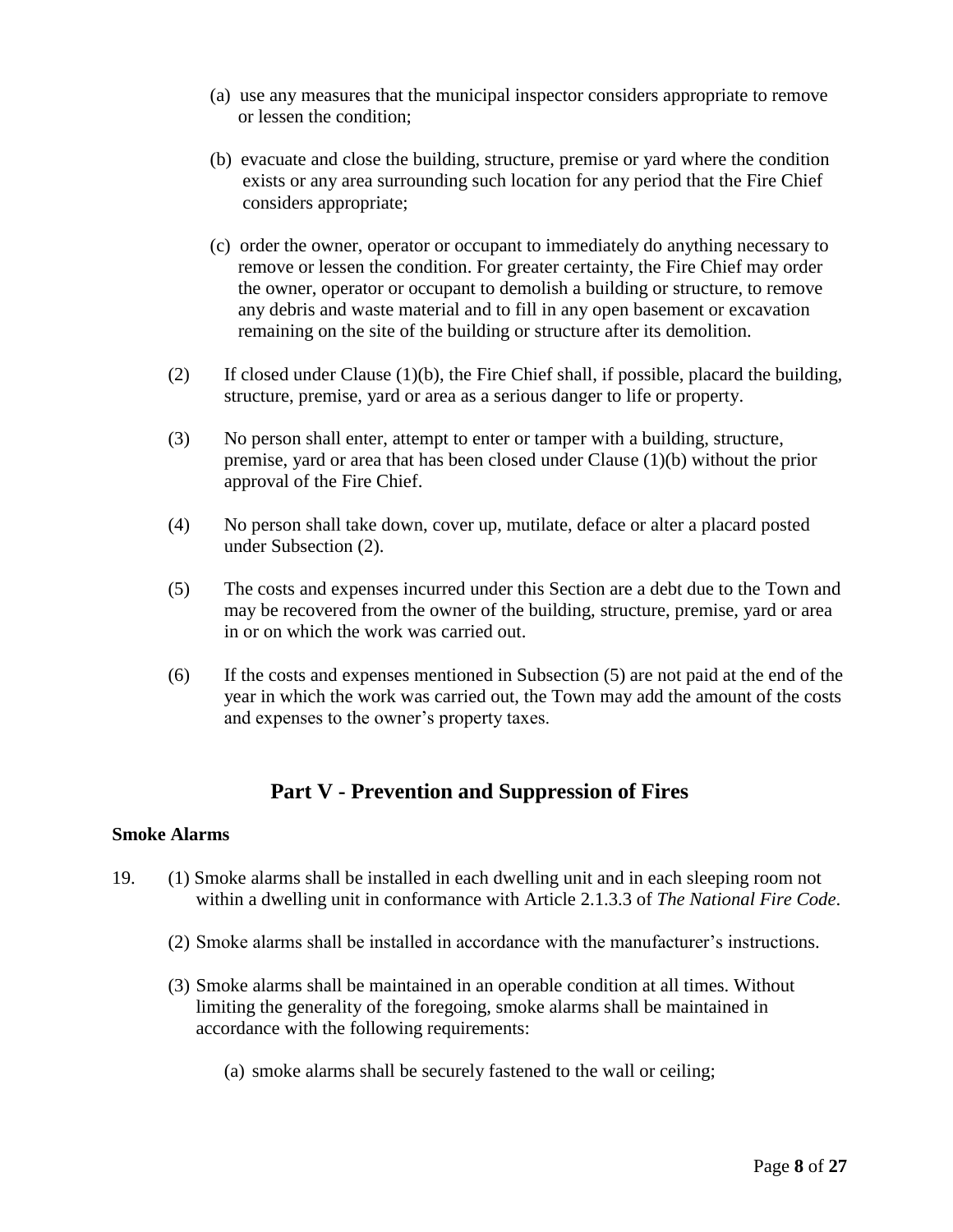- (b) smoke alarms shall be kept free of any physical damage, paint application or excessive grease and dirt;
- (c) the ventilation holes on smoke alarms shall be clean and free of any obstructions;
- (d) smoke alarms shall have a continuous source of power, either batteries or electricity; and
- (e) the batteries in battery operated smoke alarms shall be replaced when the low battery warning beep sounds.
- (4) Smoke alarms shall be inspected:
	- (a) in the case of alarms installed by permanent connection to an electrical circuit, at least once every 12 months;
	- (b) in the case of tamper-proof alarms with 10-year batteries, at least once every 12 months; or
	- (c) in the case of any other battery-operated alarms, at least every 3 months.
- (5) Notwithstanding Subsection (4), if a tenancy is terminated, all smoke alarms in a dwelling unit shall be inspected before the dwelling unit is re-occupied.
- (6) Inspections under this Section shall be carried out by the owner or the owner's authorized agent.
- (7) Inspections under this Section shall be done while the person doing the inspection is actually present in the premises.
- (8) Inspections under this Section shall, at a minimum, determine:
	- (a) whether the smoke alarm is receiving power;
	- (b) whether the smoke alarm is working properly; and
	- (c) whether the smoke alarm has been properly maintained in accordance with the requirements of Subsection (3).
- (9) A record shall be kept of all inspections required by Subsection (4), and such records shall be retained for examination by the Department in conformance with Article 1.1.1.2 of *The National Fire Code*.
- (10) A record required by Subsection (9) shall contain the following information:
	- (a) the address of the premises being inspected;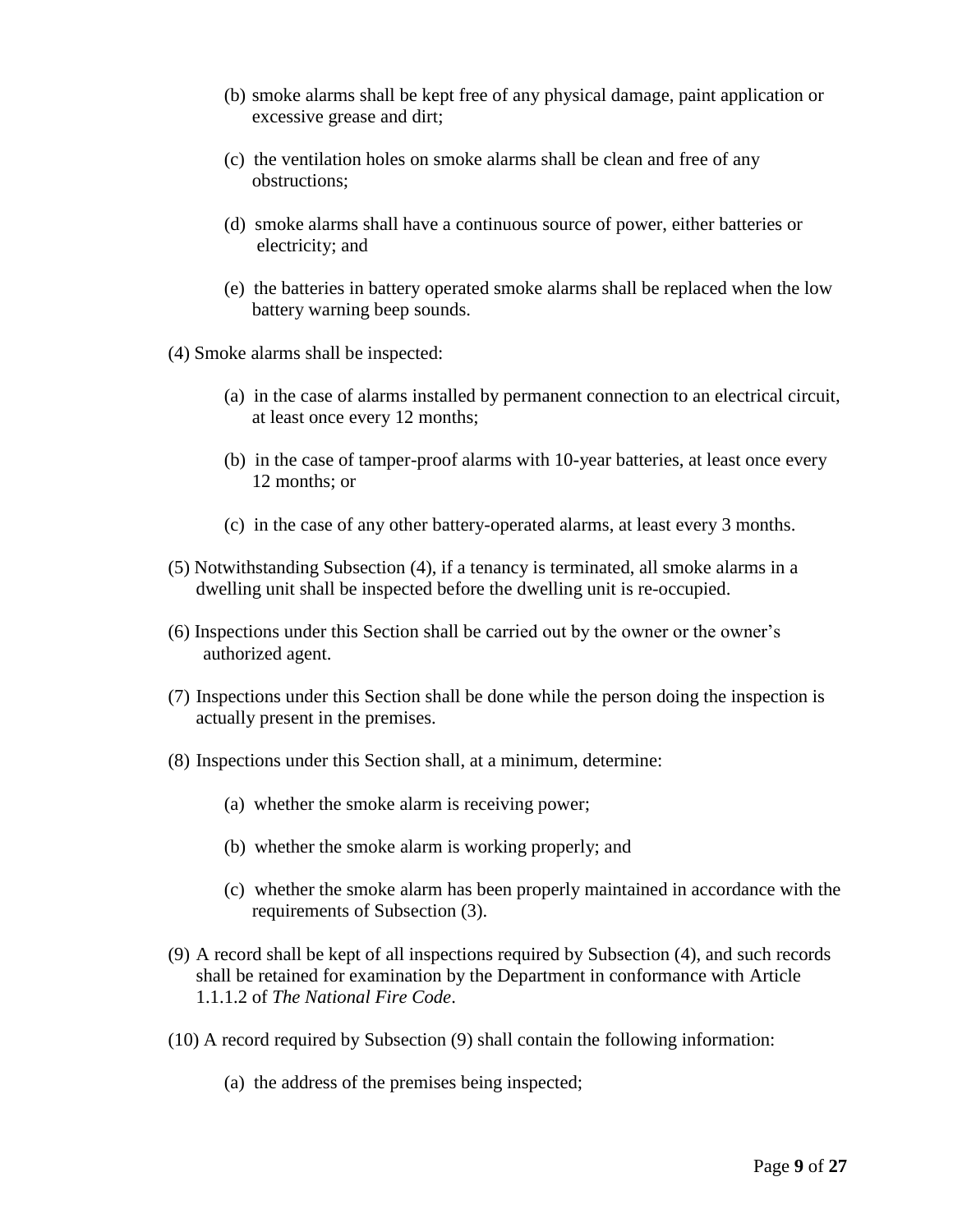- (b) the date of the inspection;
- (c) the name of the person doing the inspection;
- (d) the type of smoke alarm in the premises;
- (e) the deficiencies, if any, in the condition, maintenance and operation of the smoke alarm;
- (f) the corrective measures, if any, taken to correct the deficiencies; and
- (11) No person shall:
	- (a) tamper with or disconnect a smoke alarm;
	- (b) remove a smoke alarm;
	- (c) remove batteries from a smoke alarm;
	- (d) place anything over a smoke alarm so as to render it inoperable.

#### **Fireplaces**

- 20. (1) No person shall install a fireplace or solid fuel burning appliances in any building in the Town of Nipawin without first having obtained approval to do so from the Building Official. Approval shall be granted after having obtained a building permit and meeting all regulations pertaining to fireplace installations.
	- (2) Where such a permit is issued to a person, such person after having commenced to install the said fireplace shall not enclose such fireplace until an inspection is carried out by the municipal inspector as to its safety.

### **Incinerators**

- 21. (1) Except for auxiliary-fuelled incinerators approved by Ministry of Environment no incinerator shall be constructed or installed within the corporate limits of the Town of Nipawin.
	- (2) Burning barrels or any similar device used for the burning of any household or yard refuge are prohibited.
	- (3) Outdoor wood burning boiler heater systems shall not be allowed in any Residential, Commercial or Industrial area within the limits of the Town of Nipawin.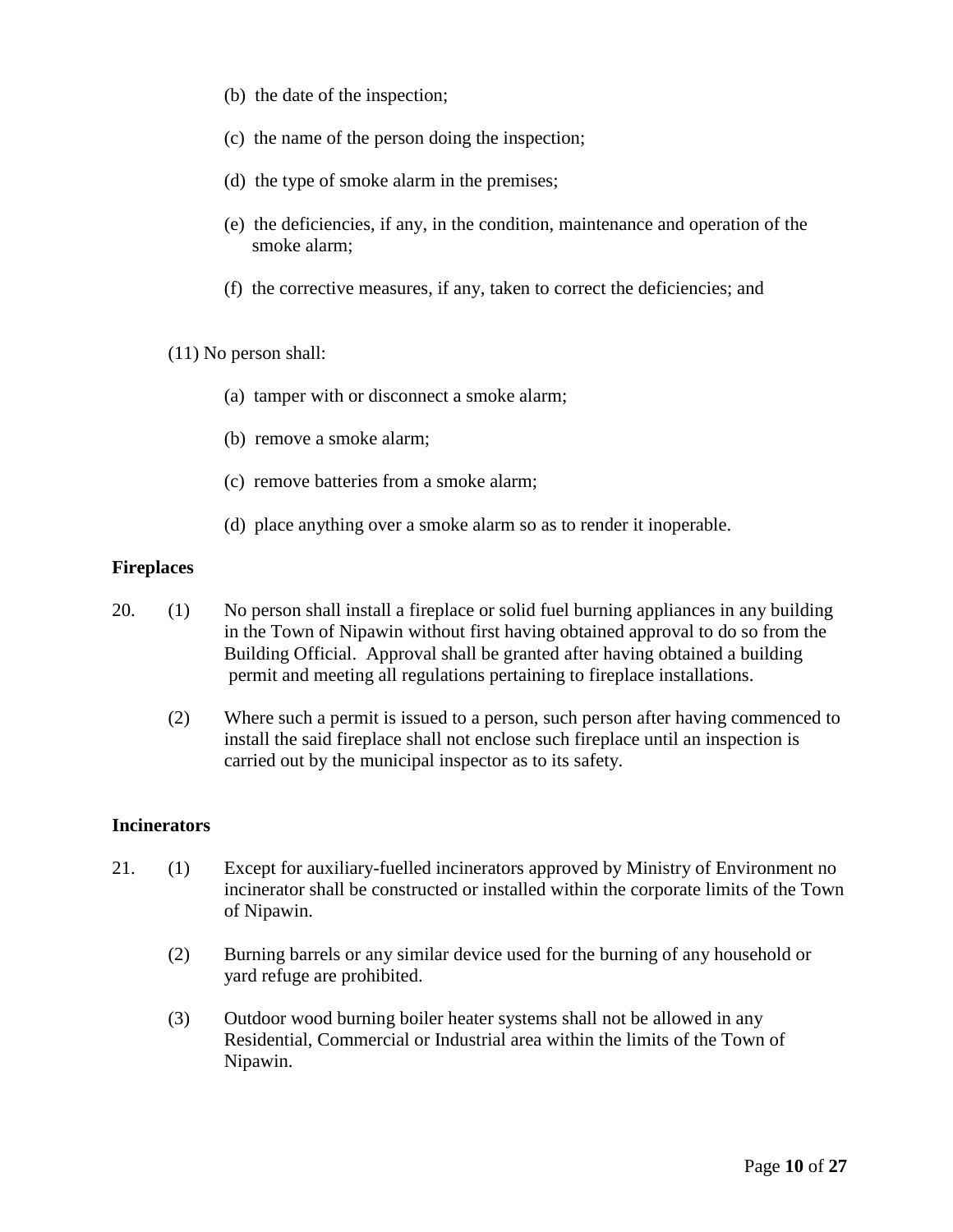## **Open-Air Fires**

- 22. (1) Open-air fires shall not be set unless the following measures are taken to limit their spread:
	- (i) fires shall be contained in a non-combustible receptacle constructed of concrete, brick or sheet metal with a minimum 18-gauge thickness, with openings not exceeding 13 millimetres (0.5 inch);
	- (ii) a receptacle shall be covered with a heavy gauge screen with openings not exceeding 13 millimetres (0.5 inch);
	- (iii) the size of the fire box of any receptacle shall not exceed 75cm (30 inches);
	- (iv) the receptacle shall be located a minimum of 3 metres (10 feet) from combustible materials, buildings, and similar amenity space and property line
	- (v) the receptacle shall not exceed 51cm (20 inches) in height.
	- (2) The fuel for open-air fires shall consist only of charcoal or cut, seasoned wood. The burning of the following material is prohibited:
		- (a) rubbish;
		- (b) garden refuse;
		- (c) manure;
		- (d) livestock or animal carcasses; and
		- (e) any material which when burned will generate black smoke or an offensive odour including insulation from electrical wiring or equipment, asphalt roofing materials, hydrocarbons, plastics, rubber materials, creosoted wood or any similar material.
	- (3) Open-air fires shall be reasonably supervised so as to prevent their spread.
	- (4) Open-air fires shall be adequately ventilated to ensure proper combustion and to prevent an unreasonable accumulation of smoke.
	- (5) Open-air fires shall not be set in windy conditions conducive to creating a running fire or a nuisance to another person.
	- (6) If smoke from an open-air fire causes an unreasonable interference with the use and enjoyment of another person's property, the fire shall be extinguished immediately.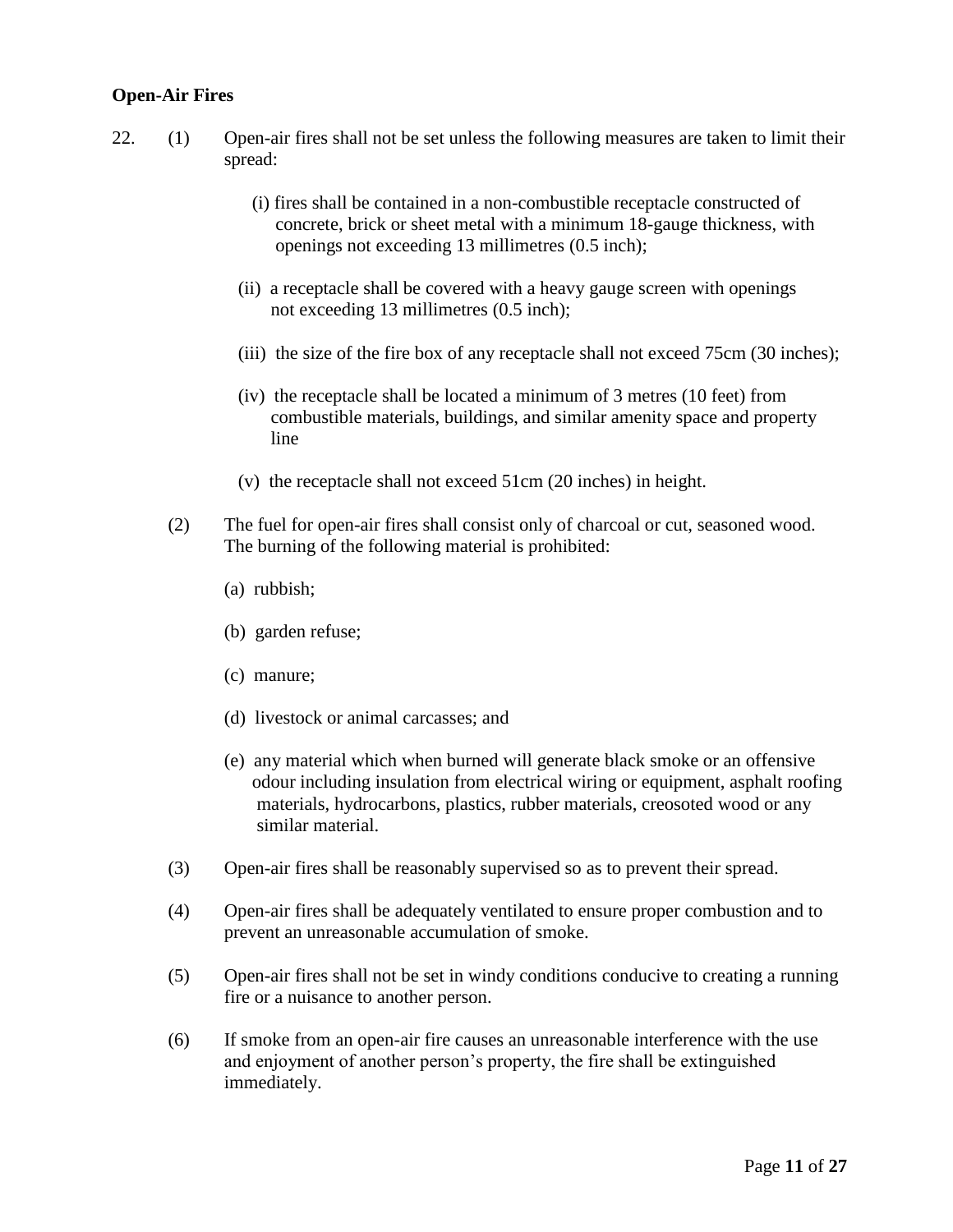- (7) The Department may issue a "Permit" to a person to set an open-air fire as part of a block party, community event or similar special function or celebration**.** In this event, the Department may waive any requirements of this Section with respect to the permitted open-air fire, but the permittee shall comply with all other requirements of this Section and any other conditions attached to the Permit by the Department.
- (8) If due to excessive flames and/or smoke of any residential open-air fire pit, a call is placed to the local fire department and firefighters are dispersed, the owner of the fire pit may be assessed a fine.

### **Barbecuing**

- 23. (1) Every person who uses a barbecue or similar device shall:
	- (a) use the barbecue in a reasonable and safe manner;
	- (b) keep the barbecue, when lit, a sufficient distance from all combustible material;
	- (c) refrain from leaving the barbecue unattended, when lit;
	- (d) keep the barbecue in a reasonable state of repair; and
	- (e) comply with all federal and provincial regulations governing the use and storage of propane cylinders.
	- (2) In addition to requirements of Subsection (1), if any person uses a barbecue or similar device on a balcony, the following provisions apply:
		- (a) solid fuel barbecues or similar cooking devices shall not be used;
		- (b) propane cylinders shall not exceed the 20-pound size;
		- (c) propane cylinders shall not be repaired, stored or contained within the building;
		- (d) propane cylinders shall be shut off at the tank valve when not in use;
		- (e) propane cylinders shall be connected and secured to the barbecue;
		- (f) propane cylinders shall be kept in an upright position at all times including when cylinders are in transit, in service or in storage; and
		- (g) if a building has a freight or service elevator, propane cylinders shall be delivered to and from the dwelling units within the building using that elevator. If a building has a passenger elevator only, propane cylinders may be delivered to and from dwelling units within the building using that elevator as long as no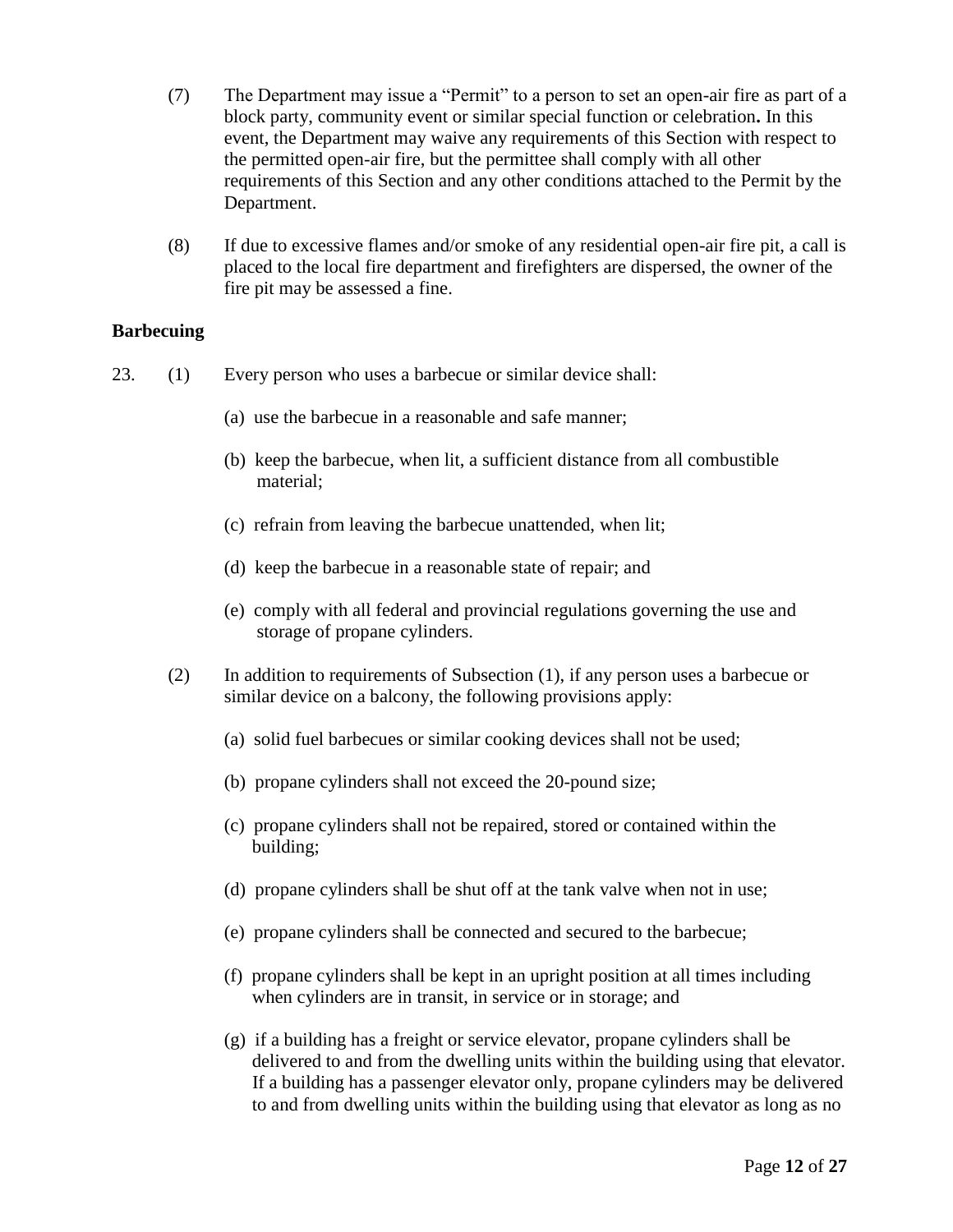passengers other than the person who owns the tank or maintenance or delivery personnel are on the elevator at the time of the delivery.

### **Wood Piles**

- 24. (1) A person may store lumber, timber or firewood on a residential property subject to the following restrictions:
	- (a) the lumber, timber or firewood shall be stored at least three metres from any dwelling on the property, and at least 1 metre from any property line.
	- (2) Subsection (1) does not apply to lumber or timber stored on site during the construction of any building on a residential property.

#### **Storage of Containers**

- 25. (1) All boxes, crates, barrels and other containers, empty or otherwise, used or kept in any building or on any lot, shall be:
	- (a) stacked or piled clear of windows and doors to provide clear ingress and egress to any building; and
	- (b) kept away from any source of fire.
	- (2) If, in the opinion of the Fire Chief or a municipal inspector, any accumulation of boxes, crates, barrels or other containers or packing materials constitutes a fire hazard, the Fire Chief or a municipal inspector may order the owner or occupant of the building or lot to remove the accumulation immediately.

#### **Outdoor Storage of Rubber Tires**

- 26. (1) Except as provided in Subsection (2), rubber tires shall be stored in accordance with *The National Fire Code.* 
	- (2) If the individual storage area for rubber tires is located on a site which abuts a residential site, the following size and clearance restrictions apply:
		- (a) the maximum height of storage cannot exceed 2 metres; and
		- (b) the minimum clear space between the storage area and any property line which separates the site from the residential site cannot be less than three metres.

#### **Propane Fuelled Vehicles**

27. (1) No person shall park a vehicle fuelled with propane in any underground or enclosed parking facility attached to a major residential, business and personal services or mercantile occupancy.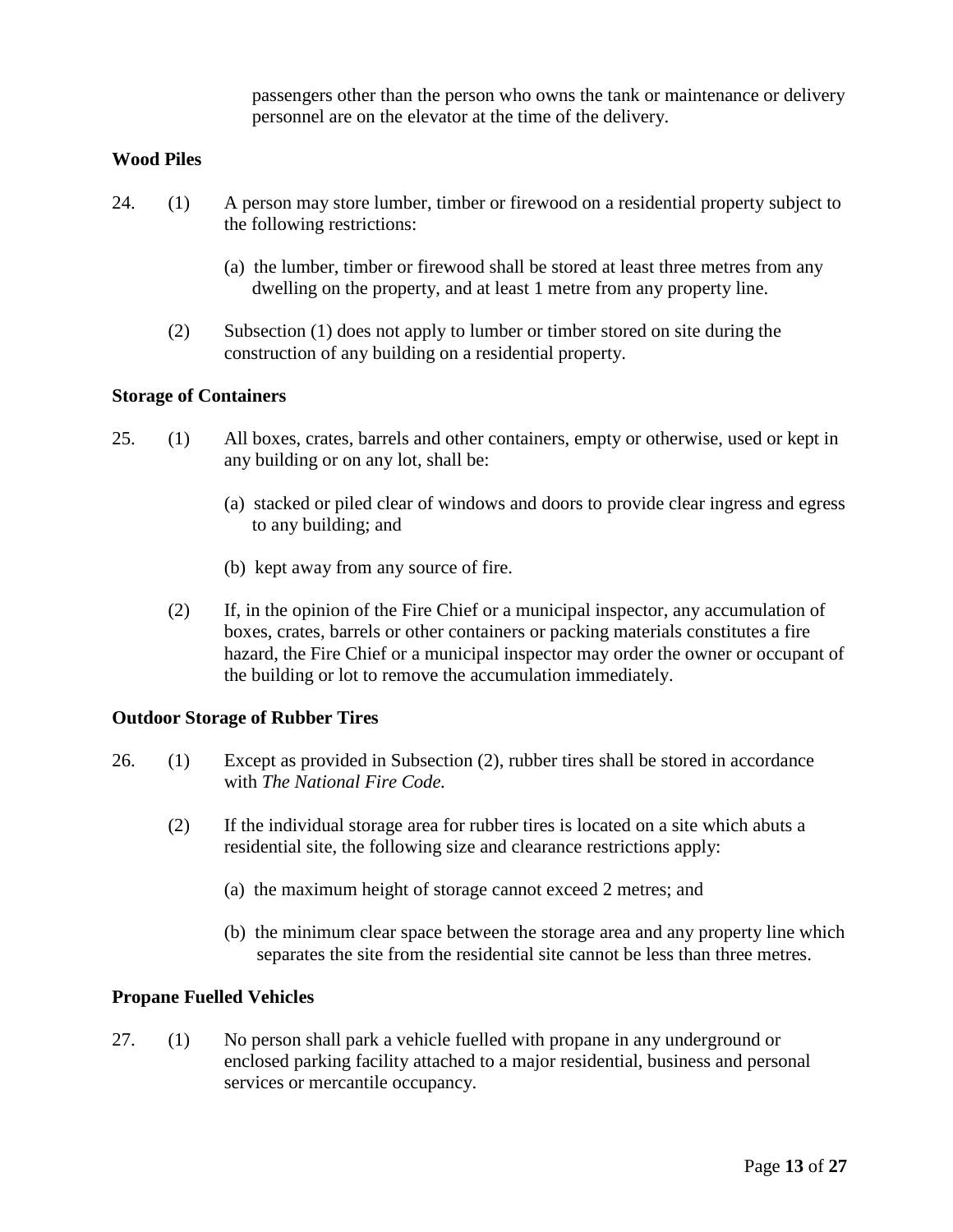- (2) Subsection (1) does not apply to a sweeper used to clean any underground or enclosed parking facility provided the sweeper is stored in accordance with the following conditions:
	- (a) the sweeper shall be located in a room that is separated from the remainder of the building by a gas-tight fire separation having a fire-resistance rating of at least two hours;
	- (b) the room in which the sweeper is stored shall be located on an exterior wall of the building;
	- (c) the room in which the sweeper is stored shall be provided with ventilation separate from the remainder of the building; and
	- (d) the sweeper shall not be fuelled anywhere in the underground or enclosed parking facility.
- (3) No person shall park any recreation vehicle including a motorhome, travel trailer, van motorhome, fifth wheel, tent trailer, truck camper or similar vehicle that has any propane tank attached to it for any use, in any underground or enclosed parking facility attached to a major residential, business and personal services or mercantile occupancy.
- (4) The owner of every underground or enclosed parking facility shall post signs to indicate the parking prohibition of vehicles, fuelled or using propane in any manner, in conspicuous locations near the principal entrances to the parking facility.
- (5) Signs required by this Section shall have lettering not less than 100 mm (4 inches) high with a 15 mm (0.5 inches) stroke.

# **Occupant Load**

- 28. (1) In all assembly occupancies, the occupant load shall be posted in conspicuous locations near the principal entrances to the room or floor area.
	- (2) The Department shall determine the occupant load for any room or floor area and shall issue an occupant load limit sign for that room or floor area. The owner or occupant of the premises shall ensure that the sign is posted in accordance with Subsection  $(1)$ .
	- (3) The occupant load of a room or floor area shall be determined in accordance with *The National Fire Code.*
	- (4) The number of occupants permitted to enter a room shall not exceed the maximum occupant load calculated in accordance with this Section.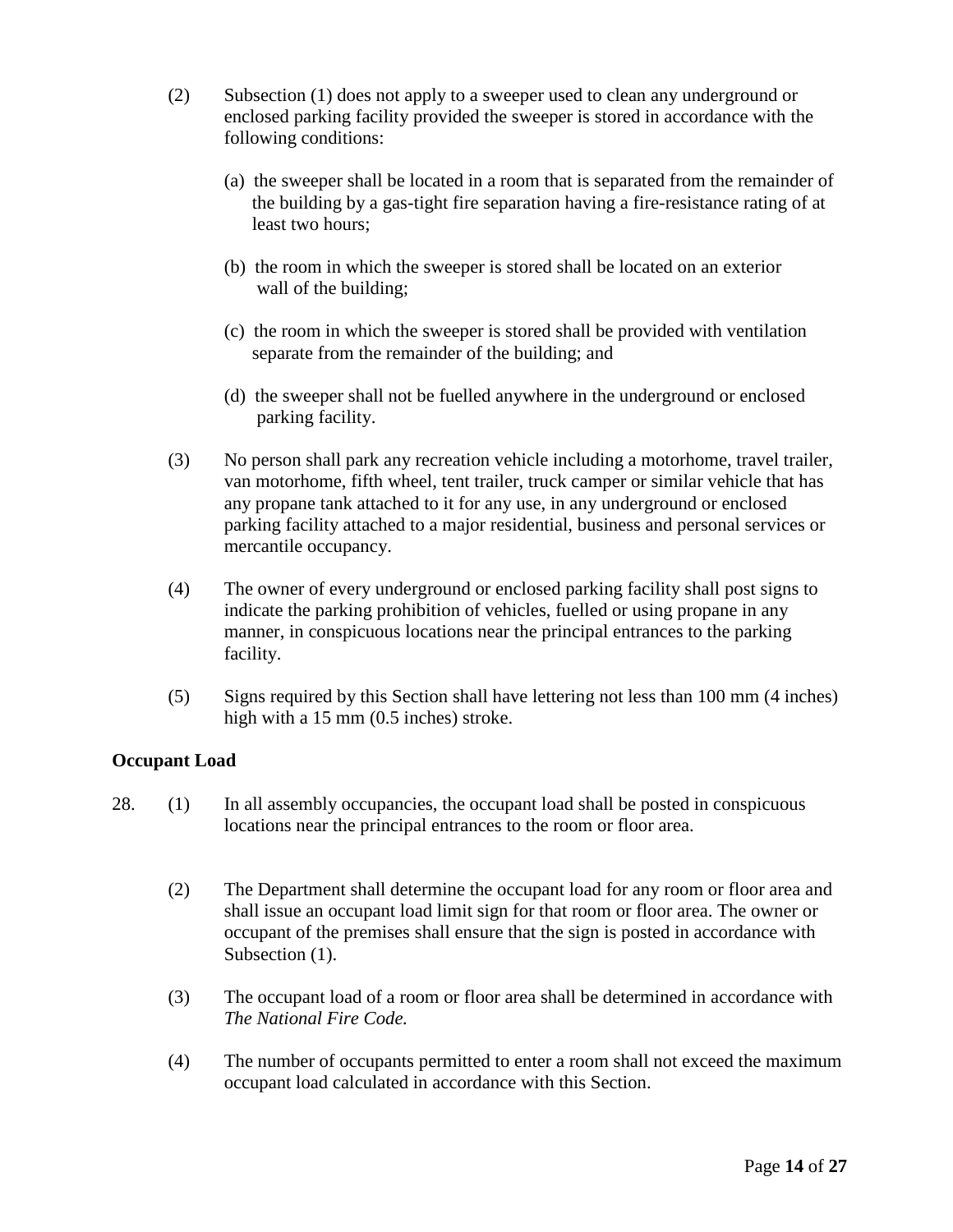- (5) If the Fire Chief or a municipal inspector reasonably believes that the number of occupants in a room may exceed the maximum occupant load, the Fire Chief or municipal inspector may temporarily close the room or building in order to determine the number of occupants in the room.
- (6) If the number of occupants in a room exceeds the maximum occupant load, the room shall not be re-opened to the public until the number of occupants is reduced to a number less than the maximum occupant load.

# **Property Identification**

29. The civic address of any building or structure shall be prominently displayed on the front of the building or structure so as to be clearly visible from the street.

### **Inspection, Testing and Maintenance of Portable Fire Extinguishers**

- 30. (1) In accordance with *The National Fire Code,* all portable fire extinguishers shall be inspected, tested and maintained in conformance with NFPA 10, "Portable Fire Extinguishers".
	- (2) Inspection, testing and maintenance of portable fire extinguishers shall be performed by properly trained and qualified persons.

### **Inspection and Maintenance of Commercial Cooking Equipment**

- 31. (1) In accordance with *The National Fire Code,* the inspection and maintenance of commercial cooking equipment exhaust and fire protection systems shall be in conformance with NFPA 96, "Ventilation Control and Fire Protection of Commercial Cooking Equipment".
	- (2) Inspection and maintenance of commercial cooking equipment exhaust and fire protection systems shall be performed by properly trained and qualified persons.

### **Inspection and Maintenance of Sprinkler and Standpipe Systems**

- 32. (1) Inspection and maintenance of sprinkler and standpipe systems shall be performed by properly trained and qualified persons.
	- (2) Any person who intends to inspect or maintain sprinkler and standpipe systems may be required to submit proof to the Department that the person holds a journeyperson's certificate in the sprinkler systems installer trade or that the person is a fourth-year apprentice in the sprinkler systems installer trade.

### **Inspection, Testing and Maintenance of Fire Alarm Systems**

33. (1) In accordance with *The National Fire Code*, the inspection, testing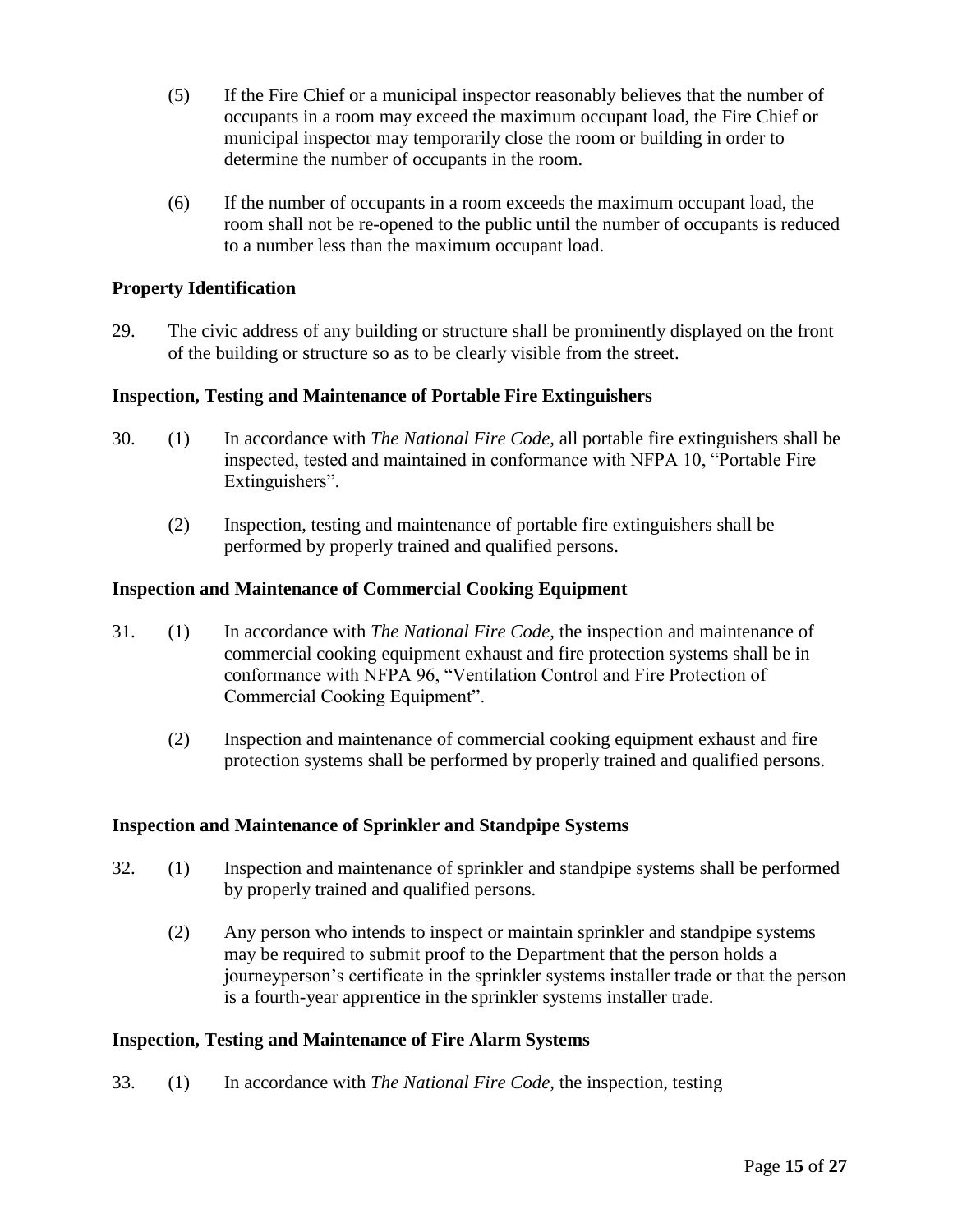and maintenance of fire alarm systems shall be in conformance with CAN/ULC-S536, "Inspection and Testing of Fire Alarm Systems".

- (2) Inspection, testing and maintenance of fire alarm systems shall be performed by properly trained and qualified persons.
- (3) Any person who wishes to inspect, test or maintain fire alarm systems must (or the employer must):
	- (a) be a member in good standing of the Canadian Fire Alarm Association or the National Fire Protection Association; and,
	- (b) have at least one of the following qualifications:
		- (i) a certificate from a recognized alarm manufacturer that the person is a factory trained installer and serviceperson; or
		- (ii) a certificate that the person has successfully completed the Canadian Fire Alarm Association "Fire Alarm Technology" program, and has worked as an apprentice to a person who holds a permit under this section for a period of not less than one year; or
		- (iii) a certificate that the person has successfully completed the journeyman electrician trade's upgrading course entitled "Fire Alarm and Protection Systems".
- (4) For purposes of this section "Addressable Fire Alarm System" means a fire alarm system that consists of initiating devices and central appliances and that is capable of individually identifying and controlling discrete components and functions of the system.
	- (a) Only authorized factory trained personnel may service addressable fire alarm Systems:
		- (i) or the person's employer is, member in good standing of the Canadian Fire Alarm Association or the National Fire Protection Association; and
		- (ii) possesses appropriate factory training in servicing addressable fire alarm systems.

### **Vacant Buildings**

34. (1) In accordance with *The National Fire Code,* all vacant buildings shall be secured against unauthorized entry. Vacant buildings frequently become the target of vandalism and arson. They should be locked, and accessible windows and doors should be barricaded to prevent unauthorized entry. However, fire department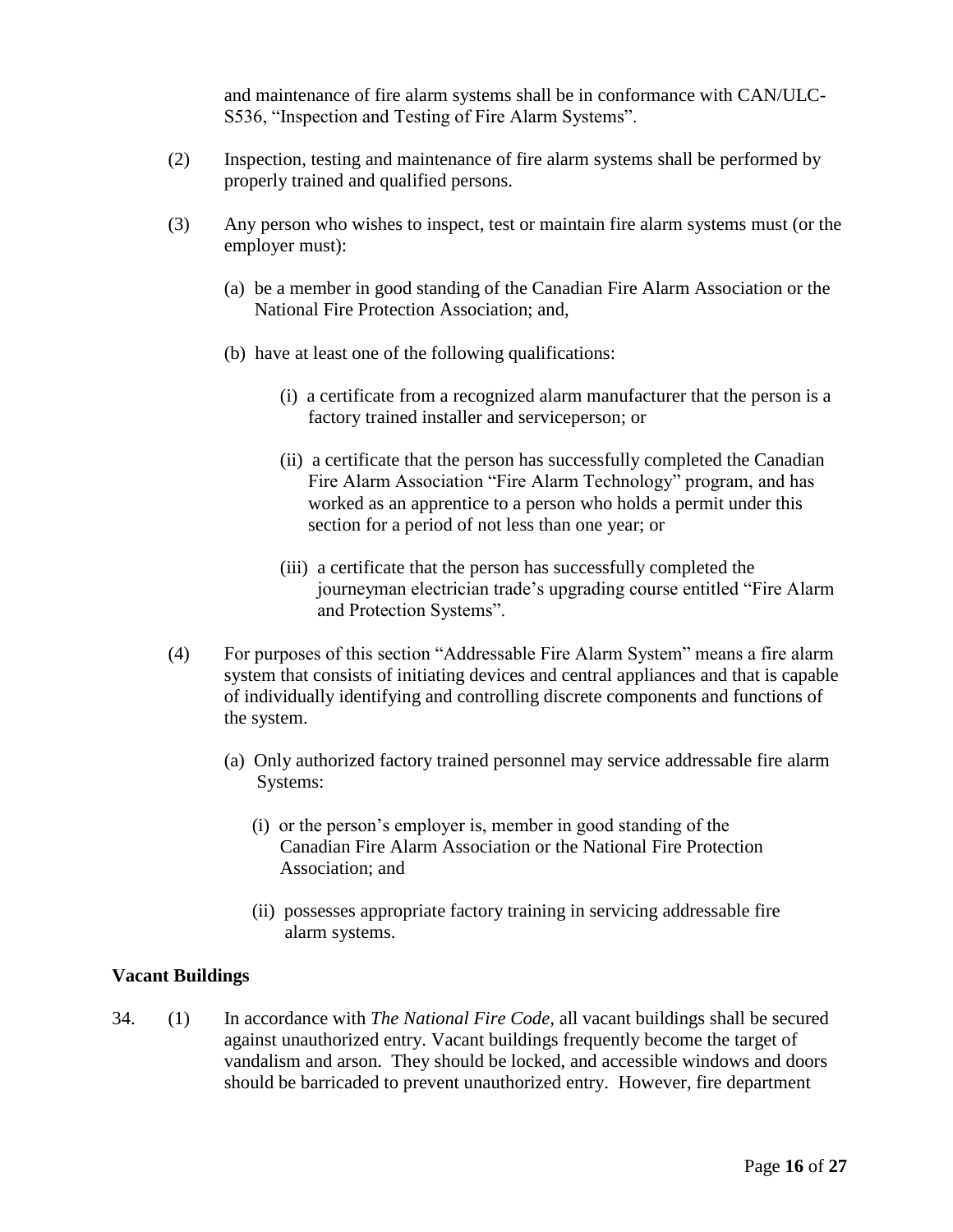access to the interior of the building in the event of a fire should not be made unduly difficult.

(2) In addition to the windows and doors, any other openings in the exterior of a vacant building shall be secured to prevent unauthorized entry or an infestation of pigeons or rodents.

# **Prevention of Fire Spread**

35. The Department may pull down or demolish any buildings or other erections when, in the opinion of the Fire Chief or the senior officer in command of a fire or any other emergency, such actions are considered necessary to prevent the spread of fire.

### **Commandeering of Equipment**

- 36. (1) Where an extreme fire hazard exists or the safety of persons or property is endangered by a fire, the Fire Chief or the senior officer in command of a fire or any other emergency may commandeer or use any privately owned equipment for the purpose of fire fighting.
	- (2) The Department shall pay compensation to any person from whom private property is commandeered or used pursuant to Subsection (1).
	- (3) The amount of compensation to be paid to a person by the Department pursuant to Subsection (2) is to be determined by the Department. In the event a person does not agree with the amount of compensation offered by the Department, the person may appeal the amount of the compensation and the provisions of Section 13 shall apply.

### **Obtaining Assistance in Fire Fighting**

- 37. (1) Where an extreme fire hazard exists or the safety of persons or property is endangered by a fire, the Fire Chief or the senior officer in command of a fire or other emergency may obtain the voluntary assistance of any adult for the purpose of fire fighting.
	- (2) The Department shall pay compensation to any person who assists in fire fighting pursuant to Subsection (1).
	- (3) The amount of compensation to be paid to a person by the Department pursuant to Subsection (2) is to be determined by the Department. In the event a person does not agree with the amount of compensation offered by the Department, the person may appeal the amount of the compensation and the provisions of Sections 13, 14 and 15 shall apply.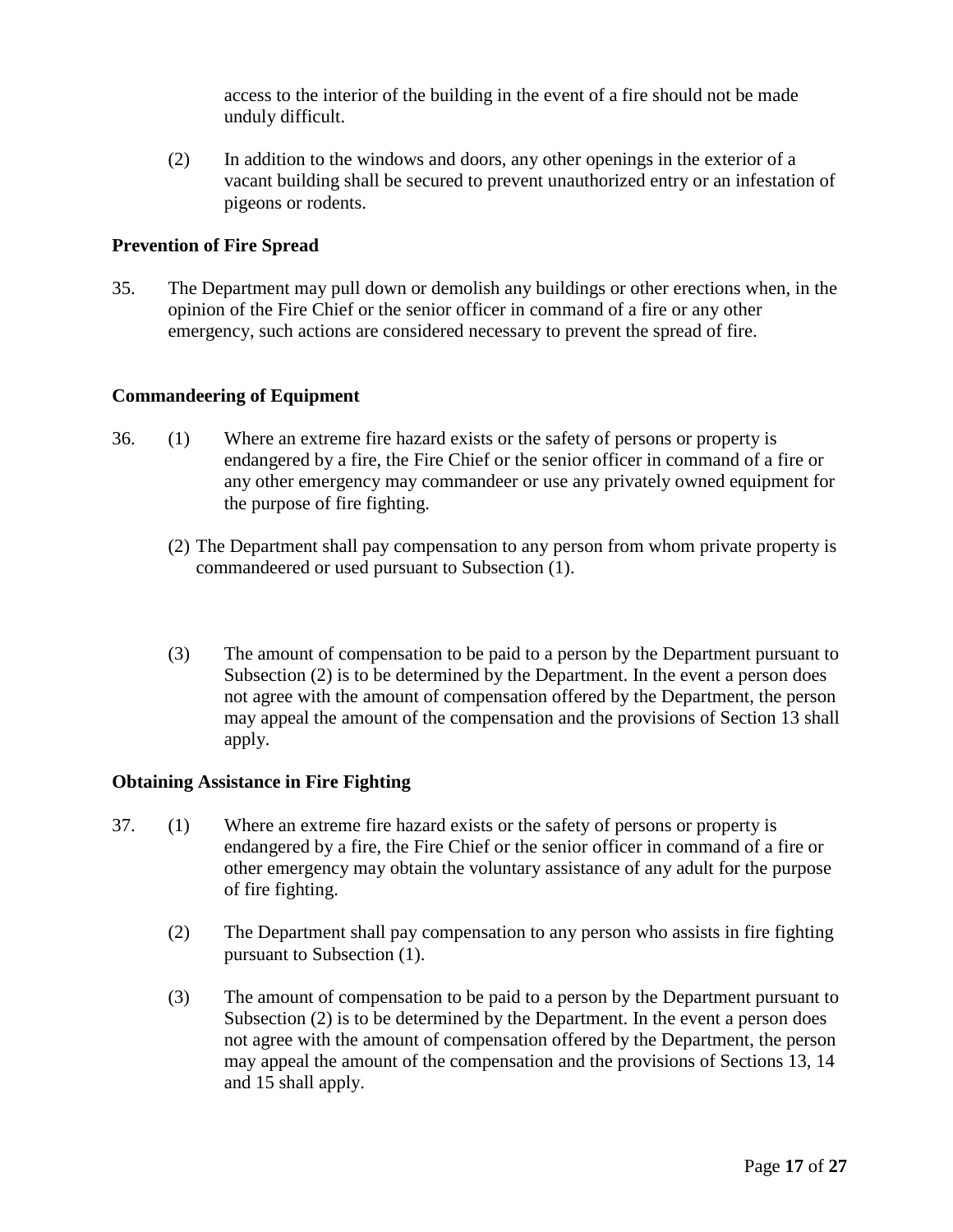(4) No person who assists in fire fighting pursuant to Subsection (1) shall be deemed to be an employee of the Department or of the Town for the purposes of this Bylaw or any other Act or Law.

# **Duties of Persons Assigned to Fight Fires**

- 38. Every person who assists in fire fighting pursuant to Section 37 shall:
	- (1) proceed as directed;
	- (2) take all equipment with which the person has been supplied or which has been commandeered for the person pursuant to Section 37;
	- (3) assume responsibility for the fire fighting equipment in the person's care;
	- (4) obey all reasonable orders and requirements of the Fire Chief or the senior officer in command of the fire; and
	- (5) make every reasonable effort to control and extinguish the fire and to protect any life and property endangered by the fire.

# **Part VI - Hazardous Substances**

### **Underground Storage Tanks**

39. In accordance with *The National Fire Code* and *The Hazardous Substances and Waste Dangerous Goods Regulation.*

### **Testing, Repair and Removal of Storage Tanks**

- 40. If, in the opinion of the Fire Chief or a municipal inspector, there is a reasonable suspicion that flammable or combustible liquids or vapours are escaping from an underground or above-ground storage tank or piping which may create a hazardous condition, the Fire Chief or municipal inspector may order the owner, operator or occupant of the premises where the storage tank is located to:
	- (1) Drill test holes and provide test results to the Department;
	- (2) Test the tank and associated piping; and
	- (3) Excavate the tank and piping and carry out any necessary work to correct the hazardous condition, including the removal, replacement or repair of the tank.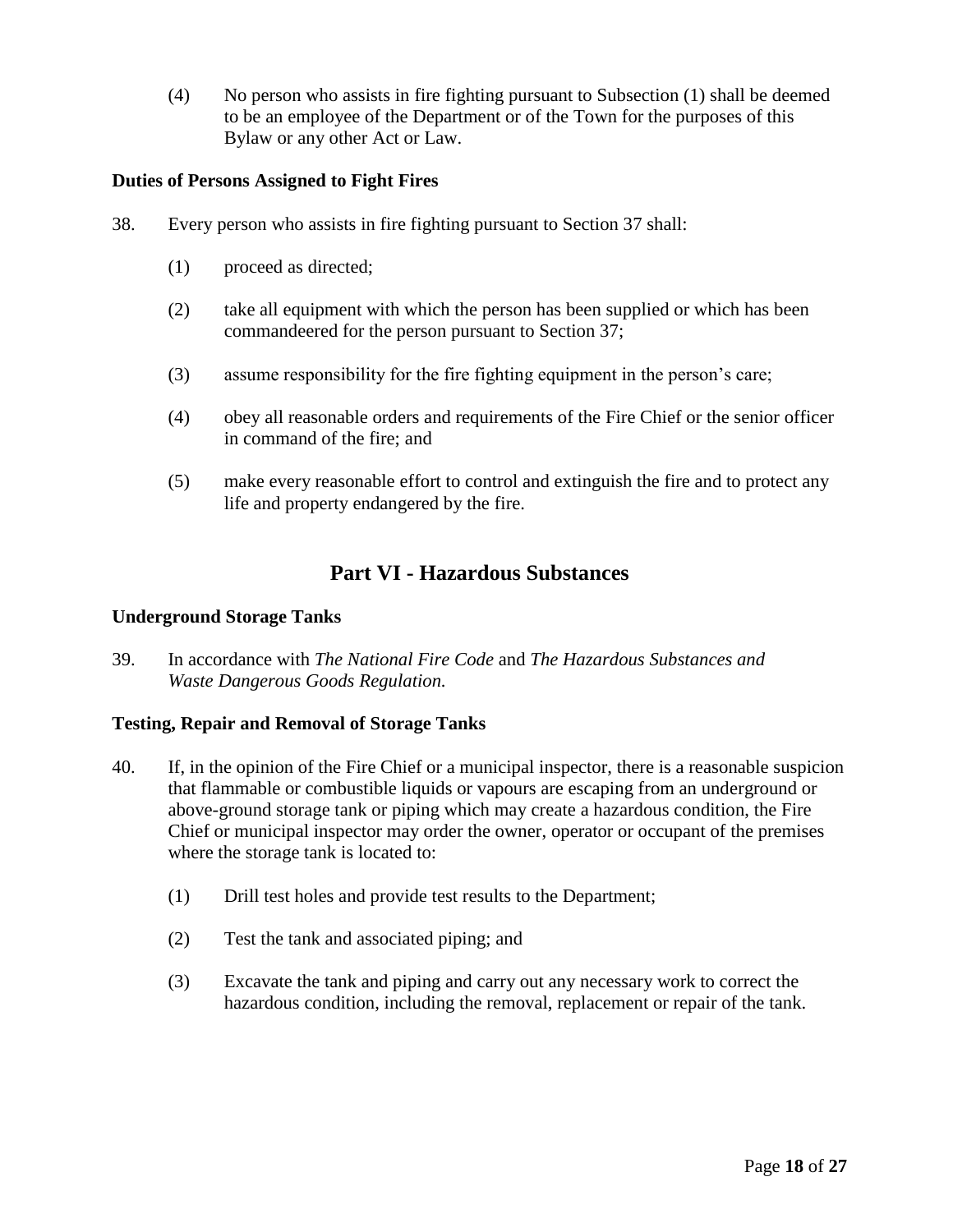#### **Discharge of Hazardous Substance Into Sewer System**

- 41. (1) No person shall discharge or permit to be discharged any flammable liquid, combustible liquid, dangerous good, hazardous substance or waste dangerous good, whether by itself or in combination with any other liquid or solid, into any sanitary sewer, storm sewer, sewer connection, catch basin, street, alley or ditch.
	- (2) Notwithstanding Section 11, the Fire Chief or a municipal inspector may use any measures that the Fire Chief or municipal inspector considers appropriate to prevent a further discharge of a substance mentioned in Subsection (1), and may suspend the operation of any activity or business suspected of being the source of the discharge.

# **Part VII - Fireworks**

### **Sale of Fireworks**

- 42. (1) No person shall sell any fireworks and no person being the owner, occupant or person in charge of any premises shall permit any fireworks to be sold on the premises:
	- (a) without first having obtained a fireworks sale permit from the Department; and
	- (b) except to a person who is 18 years of age or older.
	- (2) No person shall sell any high hazard fireworks and no person being the owner, occupant or person in charge of any premises shall permit any high hazard fireworks to be sold on the premises to anyone other than a fireworks supervisor.
	- (3) No person shall sell, and no person being the owner, occupant or person in charge of any premises shall permit any fireworks to be sold other than as specified in the fireworks sale permit.
	- (4) The handling and storage of fireworks shall be in conformance with the *Explosives Act* and its *Regulations*, and *The National Fire Code*.

#### **Discharge of Fireworks**

- 43. (1) No person shall discharge any fireworks in a manner that would create a danger or nuisance to any other person or property.
	- (2) No person shall discharge any fireworks into or onto any public place and no person being the owner or occupant of any premises shall permit any fireworks to be discharged into or onto any public place without first obtaining a firework display permit from the Department.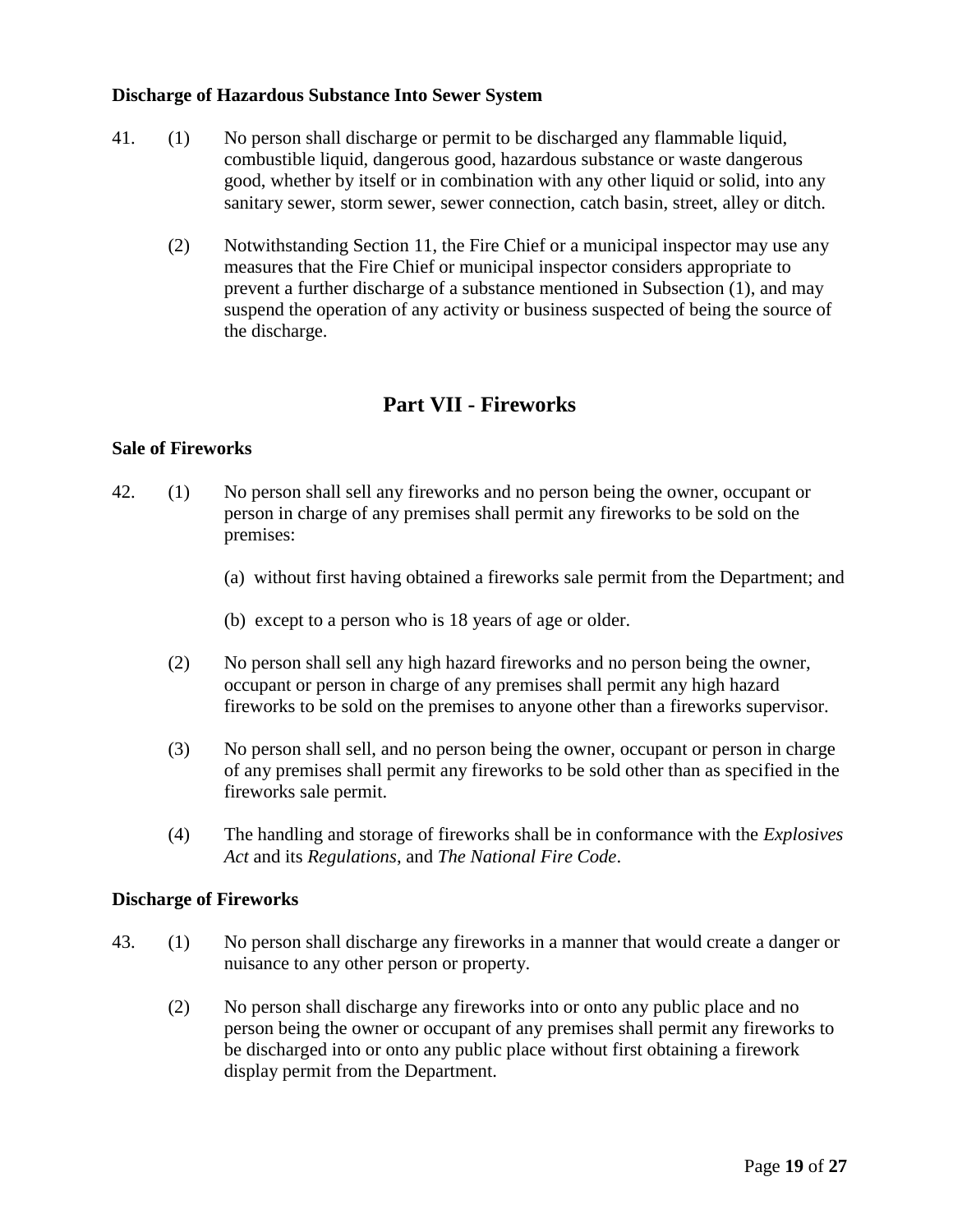- (3) No person shall discharge any fireworks on a school site without the prior written consent of the Board of Education that owns the site, and without first obtaining a firework display permit from the Department. Only low hazard fireworks may be discharged in a public display on a school site.
- (4) No person under 18 years of age shall discharge any fireworks except under the direct supervision of a parent, guardian or other responsible adult.
- (5) No parent or guardian of a child under 18 years of age shall suffer or permit the child to discharge any fireworks, except when under the direct supervision of the parent or guardian.
- (6) No person shall discharge any fireworks other than as specified in the fireworks display permit and in accordance with the terms and conditions of the fireworks display permit.
- (6) No person shall discharge any Sky Lantern at any time.

### **Indoor Fireworks**

- 44. (1) No person shall hold an indoor fireworks (pyrotechnics) display without first obtaining a permit from the Department.
	- (2) The person holding the permit shall be responsible to ensure that the display is conducted in conformance with provisions of the current Pyrotechnic Special Effects Manual prepared by Natural Resources Canada.
	- (3) The handling, storage and use of indoor fireworks shall be in conformance with the *Explosives Act* and its *Regulations*, and *The National Fire Code*.

### **High Hazard Fireworks Displays**

- 45. (1) No person shall hold a public fireworks display using high hazard fireworks without first obtaining a permit from the Department.
	- (2) A public fireworks display using high hazard fireworks shall be conducted under the direct supervision of a fireworks supervisor.
	- (3) The person holding the permit shall be responsible to ensure that the display is conducted in conformance with the current Fireworks Display Manual prepared by Natural Resources Canada.
	- (4) The handling, storage and use of high hazard fireworks shall be in conformance with the *Explosives Act*, its *Regulations*, and *The National Fire Code.*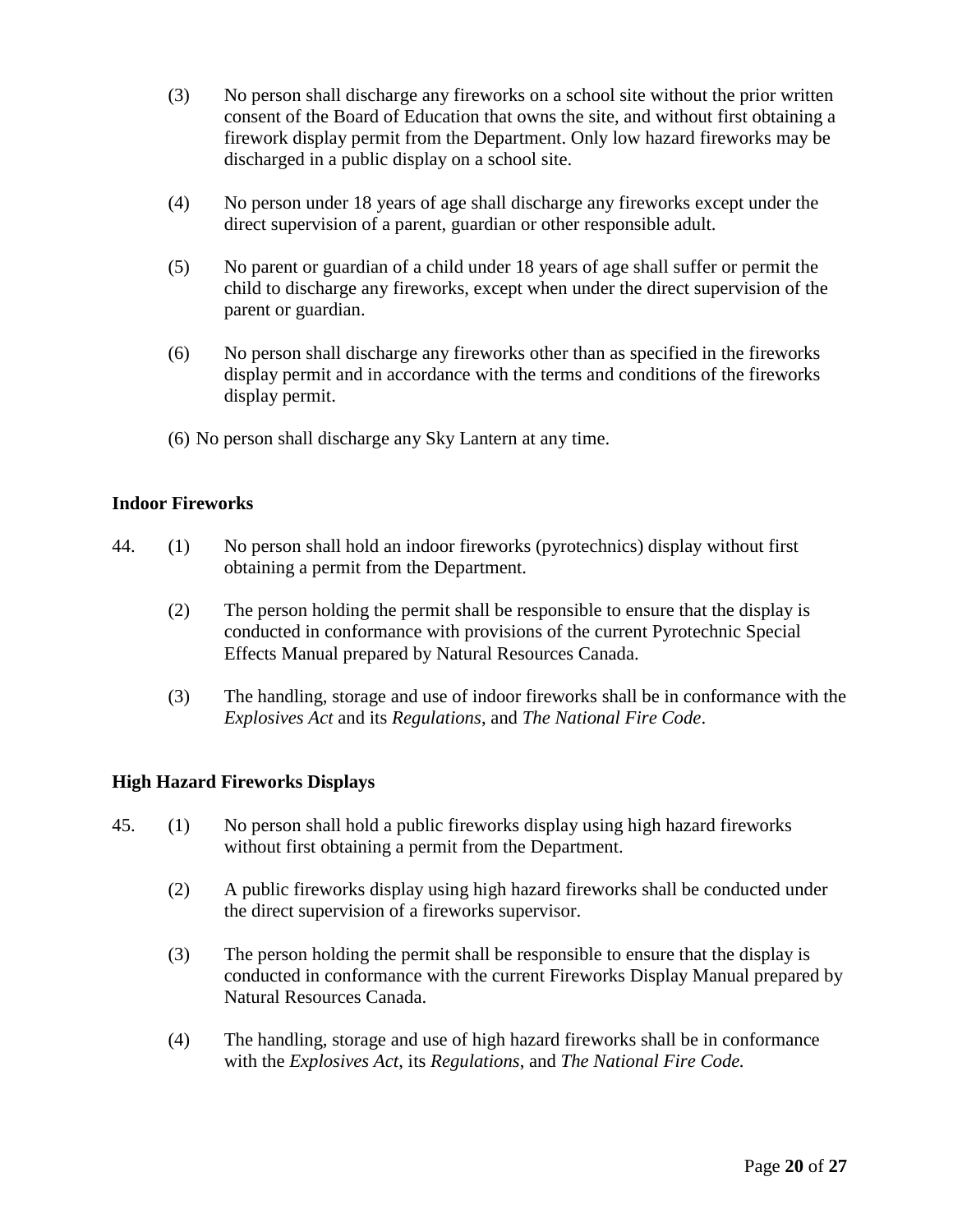#### **Fireworks Display Permits**

- 46. (1) The Fire Chief shall have the sole discretion to issue a permit to allow a person to:
	- (a) sell fireworks; or
	- (b) discharge fireworks.
	- (2) The types of permit that may be issued by the Department include:
		- (a) fireworks sale permits;
		- (b) fireworks display permits in respect of:
			- (i) high hazard fireworks;
			- (ii) low hazard fireworks; and
			- (iii) indoor fireworks.
	- (3) Application for a permit shall be made to the Fire Chief on such forms and accompanied by such information as may be prescribed by the Department from time to time.
	- (4) The Fire Chief or designate may issue a permit upon such terms and conditions as the Fire Chief considers appropriate.
	- (5) Without limiting the generality of Subsection (4), the Fire Chief may, in any permit:
		- (a) place restrictions on the quantity and the type of fireworks that may be sold or discharged in the display;
		- (b) require the applicant to submit specified information;
		- (c) place restrictions on the location, date, and time of the display;
		- (d) require the applicant to provide security and fire safety measures;
		- (e) place restrictions on the manner in which fireworks may be discharged; and
		- (f) require the permit holder to, at the conclusion of the public fireworks display, immediately remove and dispose of all unused fireworks and debris.
	- (6) A permit for an indoor fireworks display shall only be issued to persons holding a valid Pyro technician or Special Effects Pyro technician card issued by Natural Resources Canada. Applicants with pyrotechnic accreditation from other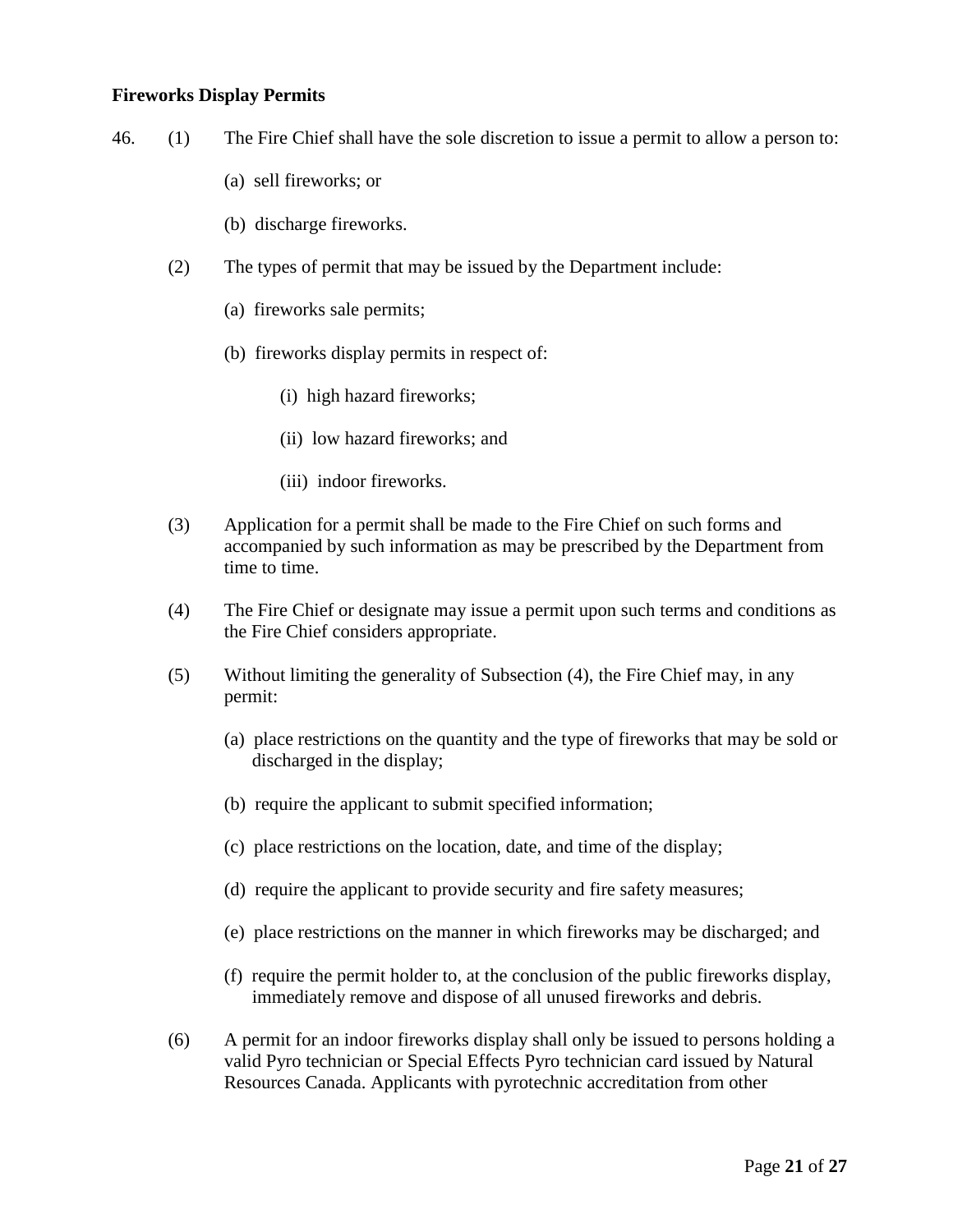jurisdictions shall not receive a permit unless the Department is satisfied that the applicant is properly trained and qualified in indoor pyrotechnics.

- (7) A fireworks display permit for a public fireworks display using high hazard fireworks shall only be issued to persons holding a valid Fireworks Supervisor - Level I or Level II card issued by Natural Resources Canada. Applicants with Fireworks Supervisor accreditation from other jurisdictions shall not receive a permit unless the Department is satisfied that the applicant is properly trained and qualified in the use of high hazard fireworks.
- (8) The applicant for a fireworks display permit or a fireworks distribution permit shall procure and provide the Department, at least 7 days prior to the scheduled date of the display, a Certificate of Insurance which shall name the Town as insured under the applicant's insurance policy evidencing public liability insurance in the amounts hereinafter specified:
	- (a) for a permit regarding an indoor fireworks display or a public fireworks display using high hazard fireworks, a minimum of \$5,000,000.00;
	- (b) for a permit regarding a public fireworks display using low hazard fireworks, a minimum of \$2,000,000.00; or
	- (c) for a permit regarding sale of low hazard fireworks, a minimum of \$2,000,000.00.
- (9) The Fire Chief may, upon application from the holder of a permit, or at his discretion, amend the terms and conditions of the permit.
- (10) No person shall assign or transfer a fireworks distribution permit or a fireworks display permit.

# **Part VIII - Trailer, Mobile Home and Manufactured Home Communities**

### **Maintenance of Trailers, Mobile Homes and Manufactured Home Communities**

47. Every trailer, mobile home or manufactured home shall be maintained in conformance with FPA 501A Standard for Fire Safety Criteria for Manufactured Home Installations, Sites and Communities.

# **Part IX - Offences and Penalties**

### **Owner's Responsibility**

48. Unless otherwise specified, the owner or the owner's authorized agent shall be responsible for carrying out the provisions of this Bylaw.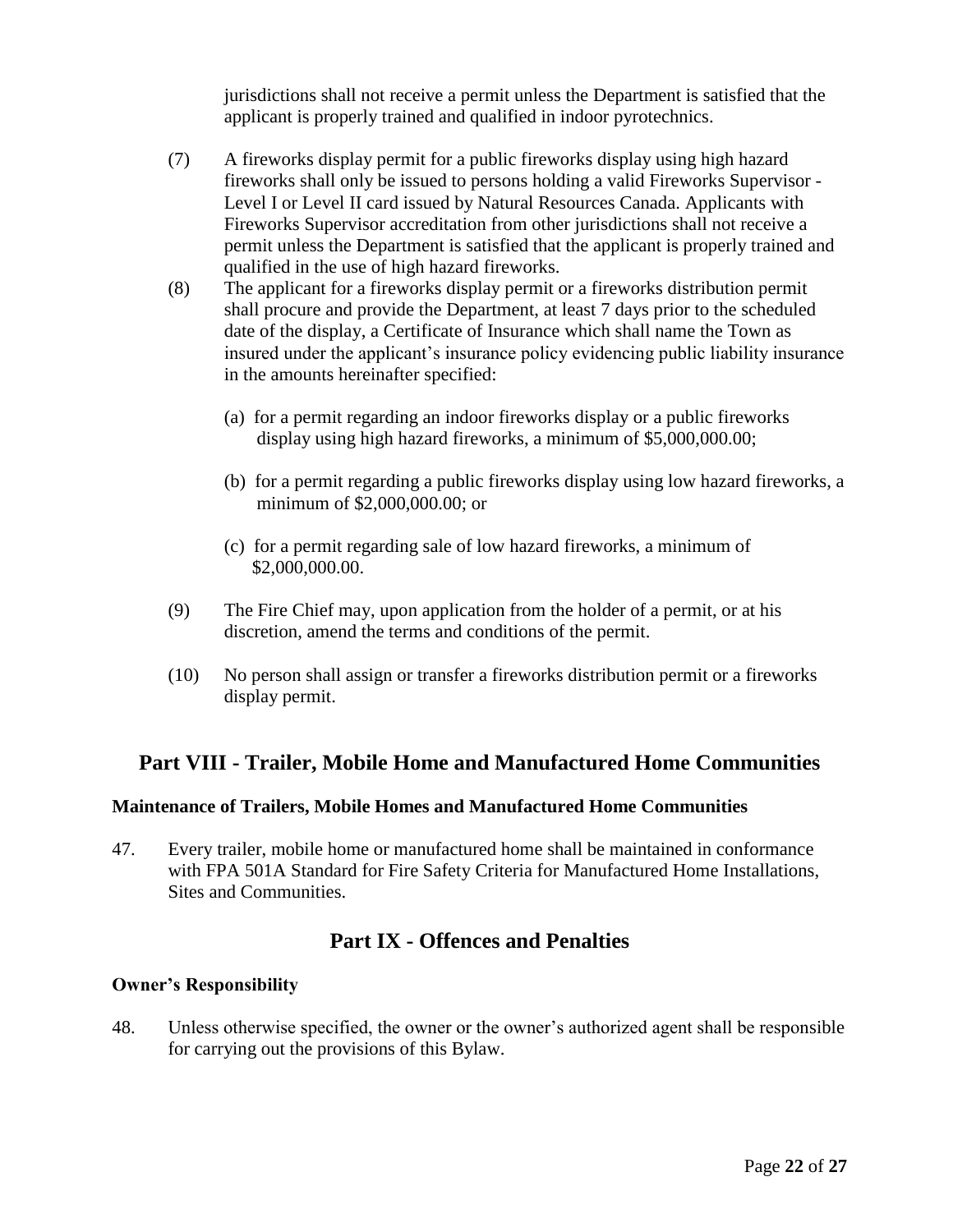#### **Notice of Violation Offences**

- 49. (1) Every person commits an offence who:
	- (a) blocks an exit or access to an exit in any building;
	- (b) fails to maintain a fire exit door or fire exit hardware on a fire exit door in any building in operating condition;
	- (c) no person shall park a vehicle whether occupied or unoccupied within a fire lane;
	- (d) fails to maintain portable fire extinguishers in any building in conformance with *The National Fire Code*;
	- (e) fails to maintain a commercial cooking equipment exhaust and fire protection system including duct work, an automatic sprinkler system or a fire alarm system in conformance with *The National Fire Code*;
	- (f) permits combustible materials to accumulate in or around any building in quantities or locations that will constitute an undue fire hazard;
	- (g) contravenes the provisions of Section 19 regarding smoke alarms;
	- (h) fails to store flammable and combustible liquids or compressed gases in any building, structure or open space in conformance with *The National Fire Code*;
	- (i) blocks or wedges open a closure in a fire separation in any building;
	- (j) contravenes the provisions of Section 22 regarding the setting of open-air fires;
	- (k) contravenes the provisions of Section 42 regarding the sale of fireworks;
	- (l) contravenes the provisions of Section 43 regarding the discharge of fireworks;
	- (m) fails to obtain an indoor fireworks display permit as required by Subsection 44;
	- (n) fails to obtain a high hazard fireworks display permit as required by Subsection 45(1); or
	- (o) contravenes the provisions of Subsection 44 regarding assignment or transfer of a fireworks distribution permit or fireworks display permit.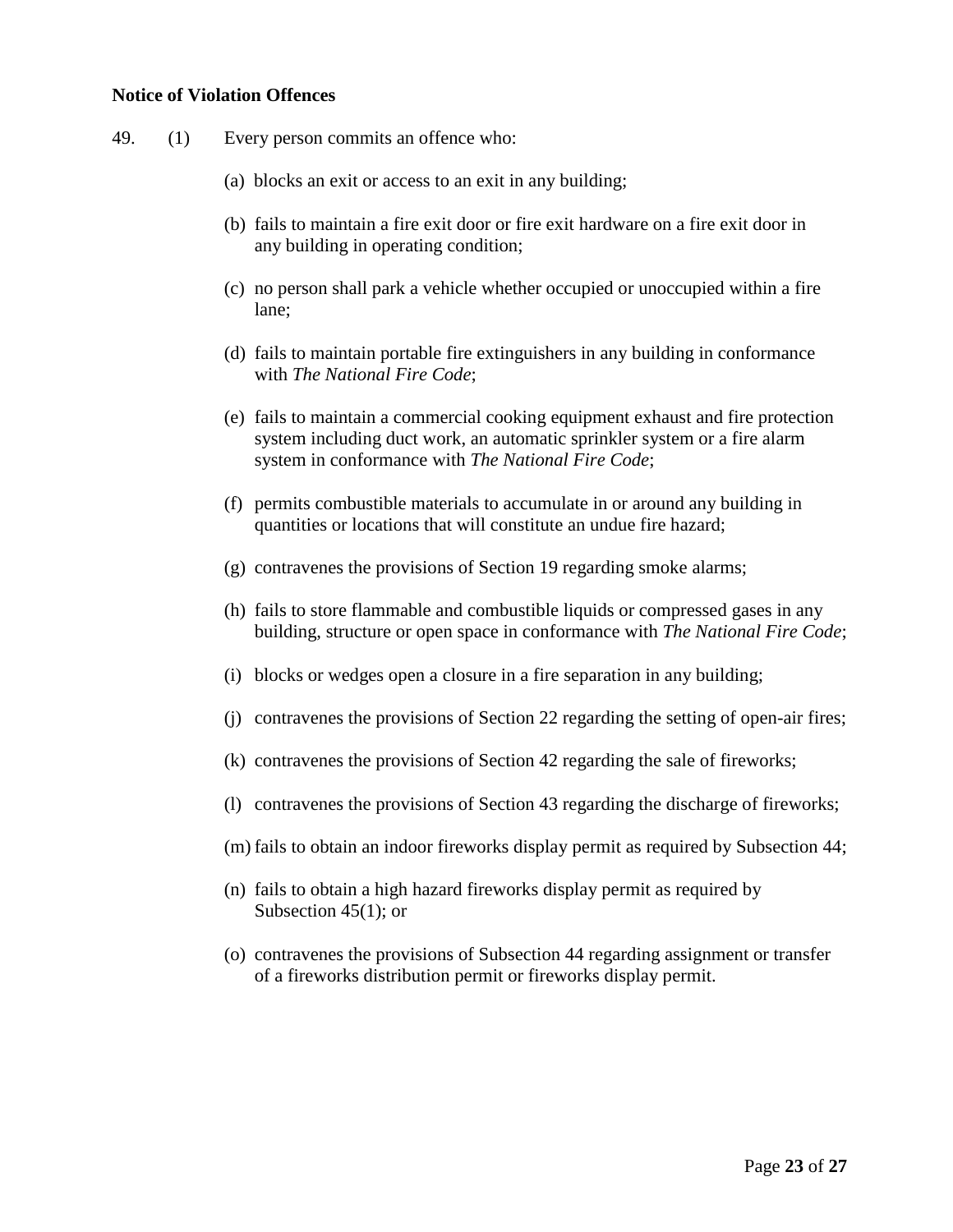# **Minimum Penalty**

When a contravention occurs, the person responsible for the contravention is guilty of an offence and liable on summary conviction to a fine:

- i. for the first offence, of \$250;
- ii. for a second offence, of \$500;
- iii. for a third or subsequent offence, of not less than \$750 and not more than \$10,000 in the case of an individual or \$25,000 in the case of a corporation.

#### **Failure to Comply**

- 51. (1) Every person commits an offence who fails to comply with an Order to Remedy Contravention made under Section 11 of this Bylaw.
	- (2) A person who contravenes Subsection (1) is guilty of an offence and liable on summary conviction to a fine:
		- (a) for a first offence, of not less than \$500;
		- (b) for a second offence, of not less than \$750; and
		- (c) for a third or subsequent offence, of not less than \$1,000.

#### **Maximum Penalty**

- 52. (1) No person shall:
	- (a) fail to comply with an order made under this Bylaw;
	- (b) obstruct or hinder the Fire Chief or any municipal inspector acting under the authority of this Bylaw; or
	- (c) fail to comply with any other provision of this Bylaw.
	- (2) Except where a penalty is specifically provided for in this Bylaw, every person who contravenes any provision of this Bylaw is guilty of an offence and liable on summary conviction:
		- (a) in the case of an individual, to a fine of not more than \$10,000 and, in the case of a continuing offence, to a further fine of not more than \$2,500 for each day during which the offence continues; and
		- (b) in the case of a corporation, to a fine of not more than \$25,000 and, in the case of a continuing offence to a fine of not more than \$2,500 for each day during which the offence continues.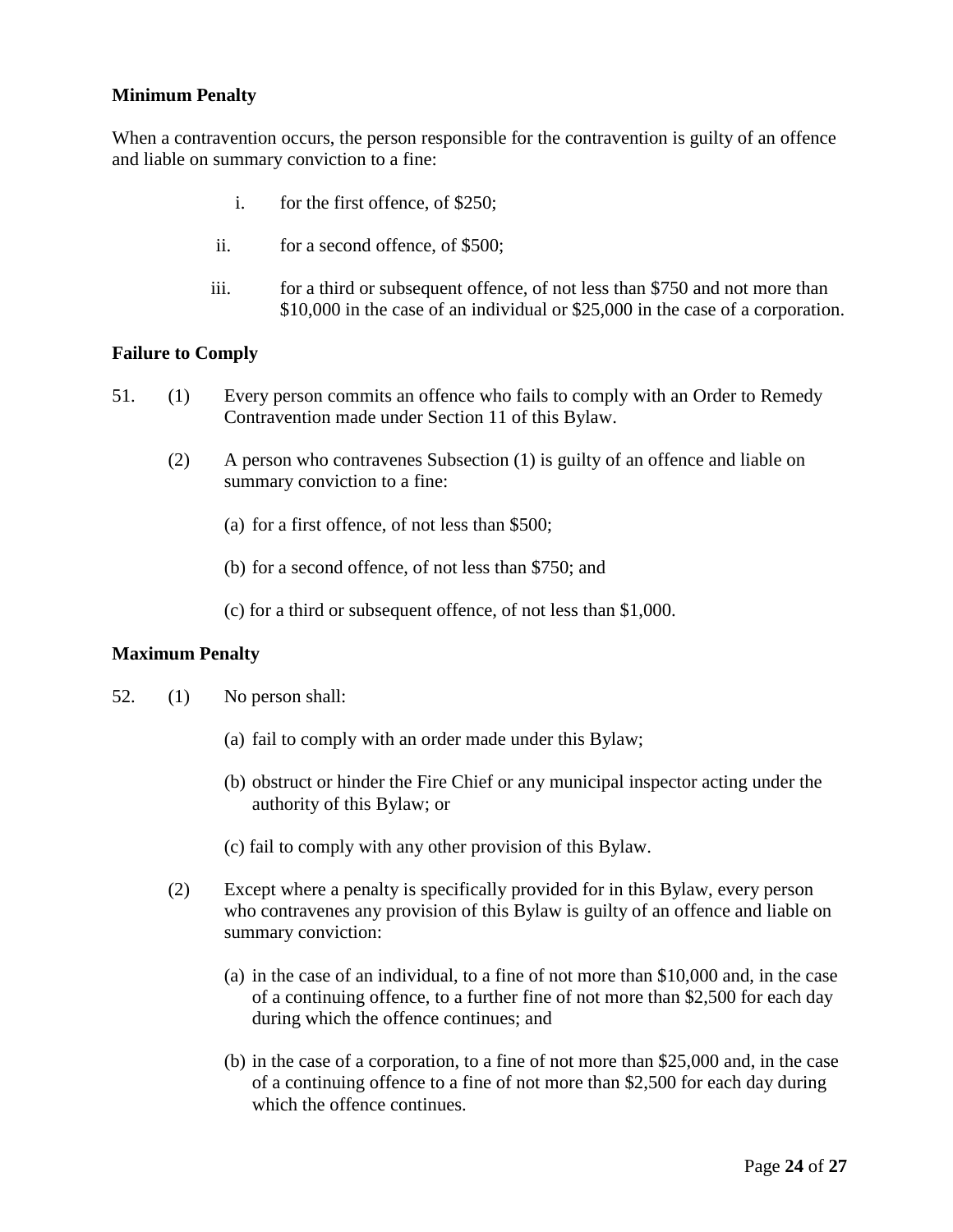- (3) A conviction for an offence for failing to comply with an order does not relieve the person convicted from complying with the order and the convicting judge or justice of the peace may, in addition to any fine imposed, order the person to do any act or work, within a specified time, to comply with the order with respect to which the person was convicted.
- (4) The Court may, in default of payment of a fine imposed under this Bylaw, order imprisonment of an individual for a term not exceeding one year.

# **Fine Levied**

- 53. The following procedure shall apply to offences committed under this Section:
	- (1) the Fire Chief, a municipal inspector or any member of the Department may issue a notice of bylaw violation to any person committing a first or second offence under Subsection (1). The notice shall require the person to pay to the Town the amount specified in clause  $(2)(a)$ ,  $(b)$ or  $(c)$ ;
	- (2) the fine may be paid:
		- (a) in person, during regular office hours, to the cashier located at Town Office, Nipawin, Saskatchewan,
		- (b) by deposit, at the depository located at the main entrance to Town Office, Nipawin, Saskatchewan, or
		- (c) by mail addressed to the Office of the Town Treasurer, Town Office, Nipawin, Saskatchewan, S0E 1E0;
	- (3) if payment of the fine as provided in clause  $(52)(a)$ , (b), or (c) is made prior to the date when the person contravening the Bylaw is required to appear in court to answer a charge, the person shall not be liable to prosecution for that offence;
	- (4) upon payment, the person contravening the Bylaw shall not be liable to prosecution for that offence.

# **Part X - Miscellaneous**

- 54. Bylaw No. 669/94 and 952/13 are hereby repealed.
- 55. This Bylaw shall come into force and take effect upon the final passing thereof.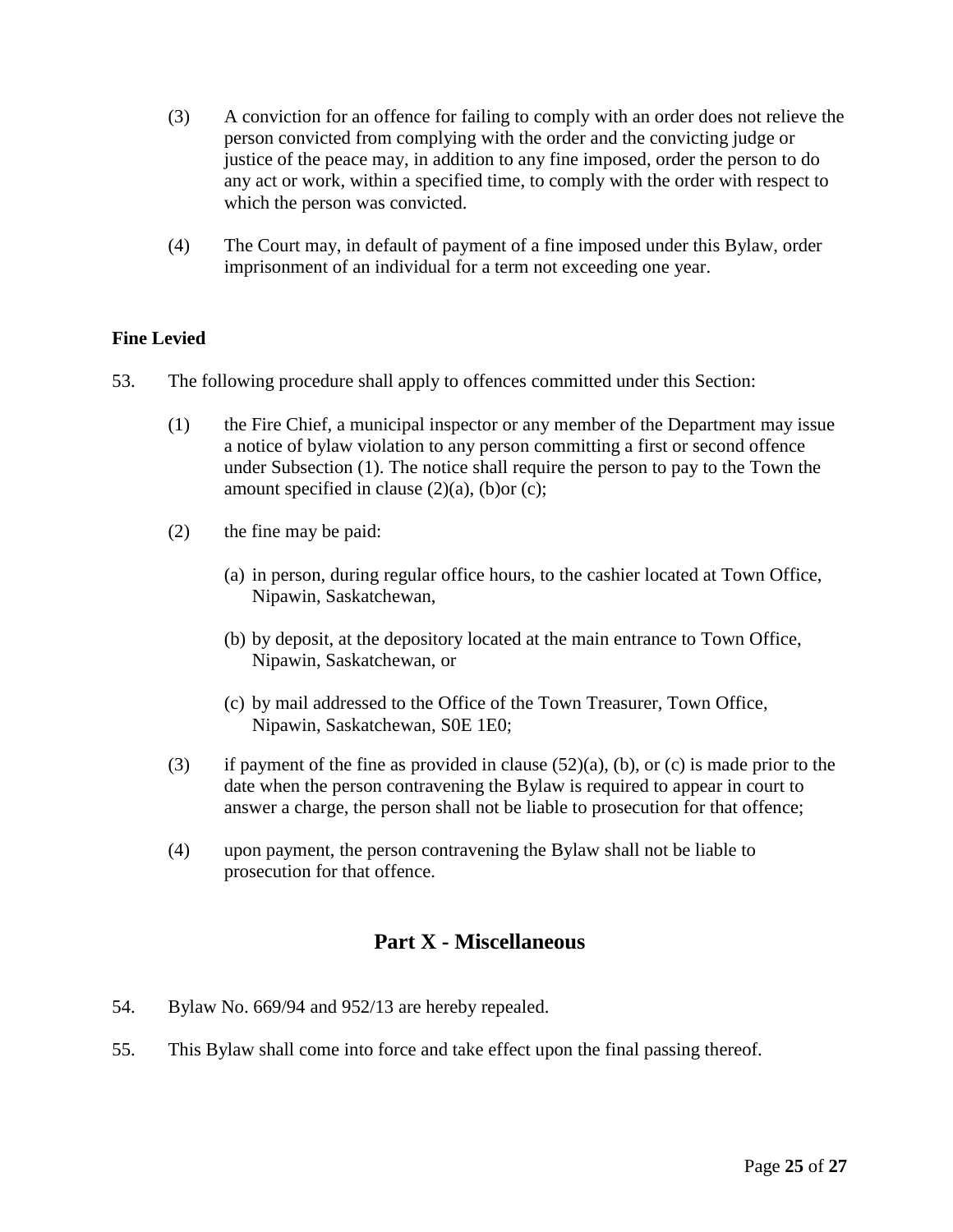#### READ A THIRD TIME AND FINALLY ADOPTED THIS

\_\_\_\_\_ DAY OF , 2018. Barry Elliott

Certified a true copy of Bylaw No. 1010/18 passed by Council the \_\_\_\_ day of , 2018.

Rennie Harper - Mayor

\_\_\_\_\_\_\_\_\_\_\_\_\_\_\_\_\_\_\_

\_\_\_\_\_\_\_\_\_\_\_\_\_\_\_\_\_\_\_ Chief Administrative Officer